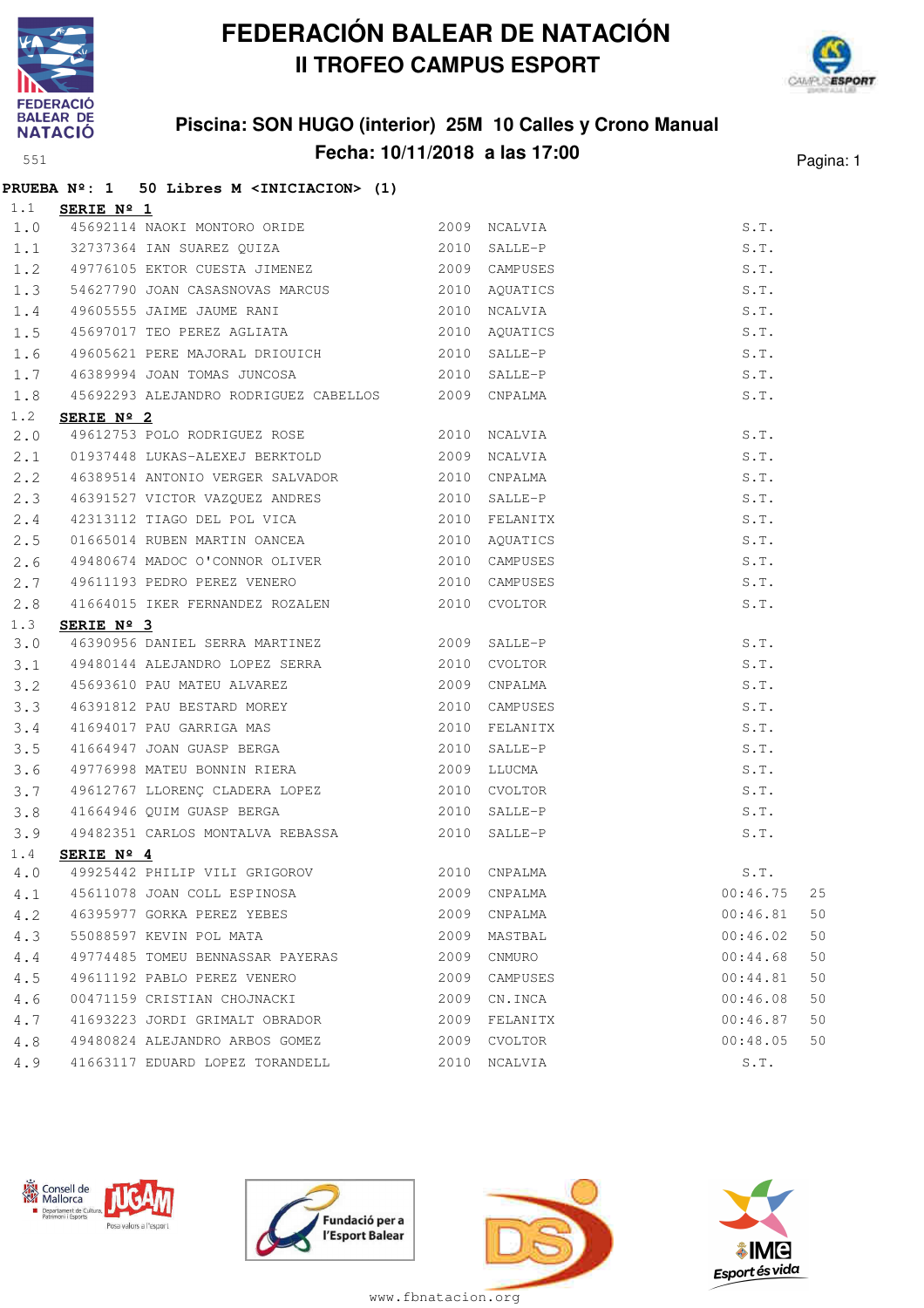

# **FEDERACIÓN BALEAR DE NATACIÓN II TROFEO CAMPUS ESPORT**



|     | <b>BALEAR DE</b>    | NATACIÓ Piscina: SON HUGO (interior) 25M 10 Calles y Crono Manual |      |                               |          |           |
|-----|---------------------|-------------------------------------------------------------------|------|-------------------------------|----------|-----------|
| 551 |                     |                                                                   |      | Fecha: 10/11/2018 a las 17:00 |          | Pagina: 2 |
|     |                     | PRUEBA $N^{\circ}$ : 1 50 Libres M <iniciacion> (1)</iniciacion>  |      |                               |          |           |
| 1.5 | SERIE $N^{\circ}$ 5 |                                                                   |      |                               |          |           |
| 5.0 |                     | 49864618 LUCA CAÑADILLAS SMOLOVA                                  | 2009 | CNPALMA                       | 00:42.87 | 50        |
| 5.1 |                     | 41664607 IVAN CASANOVAS ROCA                                      | 2009 | ILLES                         | 00:41.18 | 50        |
| 5.2 |                     | 46388467 SERGIO PIQUERAS CHAVARRIA                                | 2009 | CVOLTOR                       | 00:39.95 | 50        |
| 5.3 |                     | 45696313 GERARD VALLESPIR TORAN                                   | 2009 | CN.INCA                       | 00:37.30 | 25        |
| 5.4 |                     | 45193431 TRISTAN SANTOS VILLALONGA 2009                           |      | CNPALMA                       | 00:36.12 | 50        |
| 5.5 |                     | 45612770 MARC SANCHEZ BELTRAN                                     | 2009 | MASTBAL                       | 00:37.19 | 50        |
| 5.6 |                     | 41661630 JORDI COMAS ANDREO                                       | 2009 | CN.INCA                       | 00:39.21 | 50        |
| 5.7 |                     | 45691485 DANI FERRER GARCIA                                       | 2009 | CN.INCA                       | 00:41.13 | 50        |
| 5.8 |                     | 41662088 JOEL REBASSA ORIOLA                                      | 2009 | CN.INCA                       | 00:41.40 | 50        |
| 5.9 |                     | 49613168 MANUEL FLORIT CASTILLO                                   |      | 2009 CVOLTOR                  | 00:43.37 | 50        |
|     | <b>PRUEBA Nº: 2</b> | 50 Libres F <iniciacion> (25)</iniciacion>                        |      |                               |          |           |
| 2.1 | SERIE Nº 6          |                                                                   |      |                               |          |           |
| 6.1 |                     | 41662188 SARA COLINO ALONSO                                       |      | 2011 MASTBAL                  | S.T.     |           |
| 6.2 |                     | 41664329 YASMINA TORRES ARIAS                                     | 2010 | SALLE-P                       | S.T.     |           |
| 6.3 |                     | 41662624 PAULA ENRIQUE ALORDA                                     | 2011 | SALLE-P                       | S.T.     |           |
| 6.4 |                     | 46396883 DANIELA BLAS HERNANDEZ                                   | 2011 | CVOLTOR                       | S.T.     |           |
| 6.5 |                     | 49609518 MARIA VERGER SALVADOR                                    | 2011 | CNPALMA                       | S.T.     |           |
| 6.6 |                     | 49866865 ANDREA SANCHEZ HERNANDEZ                                 | 2011 | SALLE-P                       | S.T.     |           |
| 6.7 |                     | 49611713 LUCIA SANCHEZ PORCEL                                     | 2011 | MASTBAL                       | S.T.     |           |
| 6.8 |                     | 54622923 VIVIANA BLAS STÜDE                                       | 2011 | CNPALMA                       | S.T.     |           |
| 2.2 | SERIE $N^{\circ}$ 7 |                                                                   |      |                               |          |           |
| 7.1 |                     | 49612169 JULIA POCOVI FONTIRROIG                                  | 2011 | CNPALMA                       | S.T.     |           |
| 7.2 |                     | 04525378 ELIN KIM                                                 | 2011 | MASTBAL                       | S.T.     |           |
| 7.3 |                     | 49919590 MARIA SARMIENTO CANO                                     | 2011 | SALLE-P                       | S.T.     |           |
| 7.4 |                     | 49609231 PAULA SERRANO IGLESIAS                                   | 2010 | CVOLTOR                       | 01:05.27 | 25        |
| 7.5 |                     | 41691718 EMMA BARCELO JIMENEZ                                     | 2010 | FELANITX                      | 01:05.92 | 25        |
| 7.6 |                     | 41713509 SUSANA ROSELL SANCHEZ                                    | 2011 | AQUATICS                      | S.T.     |           |
| 7.7 |                     | 49480464 CARLA FIOL VILLANUEVA                                    | 2011 | CVOLTOR                       | S.T.     |           |
| 7.8 |                     | 03229184 EVA BENFENATI                                            |      | 2011 NCALVIA                  | S.T.     |           |
| 2.3 | SERIE Nº 8          |                                                                   |      |                               |          |           |
| 8.0 |                     | 49607849 RUT MOLINA MOLL                                          | 2010 | CNPALMA                       | 01:00.64 | 25        |
| 8.1 |                     | 49921504 MARINA COLL ROMAN                                        | 2010 | CN.INCA                       | 00:59.08 | 25        |
| 8.2 |                     | 02117359 JOHANNA CAZJA                                            | 2010 | FELANITX                      | 00:53.93 | 25        |
| 8.3 |                     | 49605192 CRISTINA SASTRE ROMAN                                    | 2010 | CVOLTOR                       | 00:51.64 | 25        |
| 8.4 |                     | 46392562 CARLA DURAN FERRER                                       | 2010 | AQUATICS                      | 00:50.35 | 25        |
| 8.5 |                     | 49481146 AINA BAUZA LLANA                                         | 2010 | FELANITX                      | 00:50.90 | 50        |
| 8.6 |                     | 41660749 GRACIA HEVIA PANDO                                       | 2010 | FELANITX                      | 00:53.90 | 25        |
| 8.7 |                     | 49868806 CECILIA NOCERAS SANCHEZ                                  |      | 2010 CN.INCA                  | 00:56.61 | 25        |









www.fbnatacion.org

8.8 46391366 GLORIA VICENTE CRESPI 2010 AQUATICS 00:59.09 25 8.9 46394621 CATERINA OBRADOR PALMER 2010 FELANITX 01:04.81 25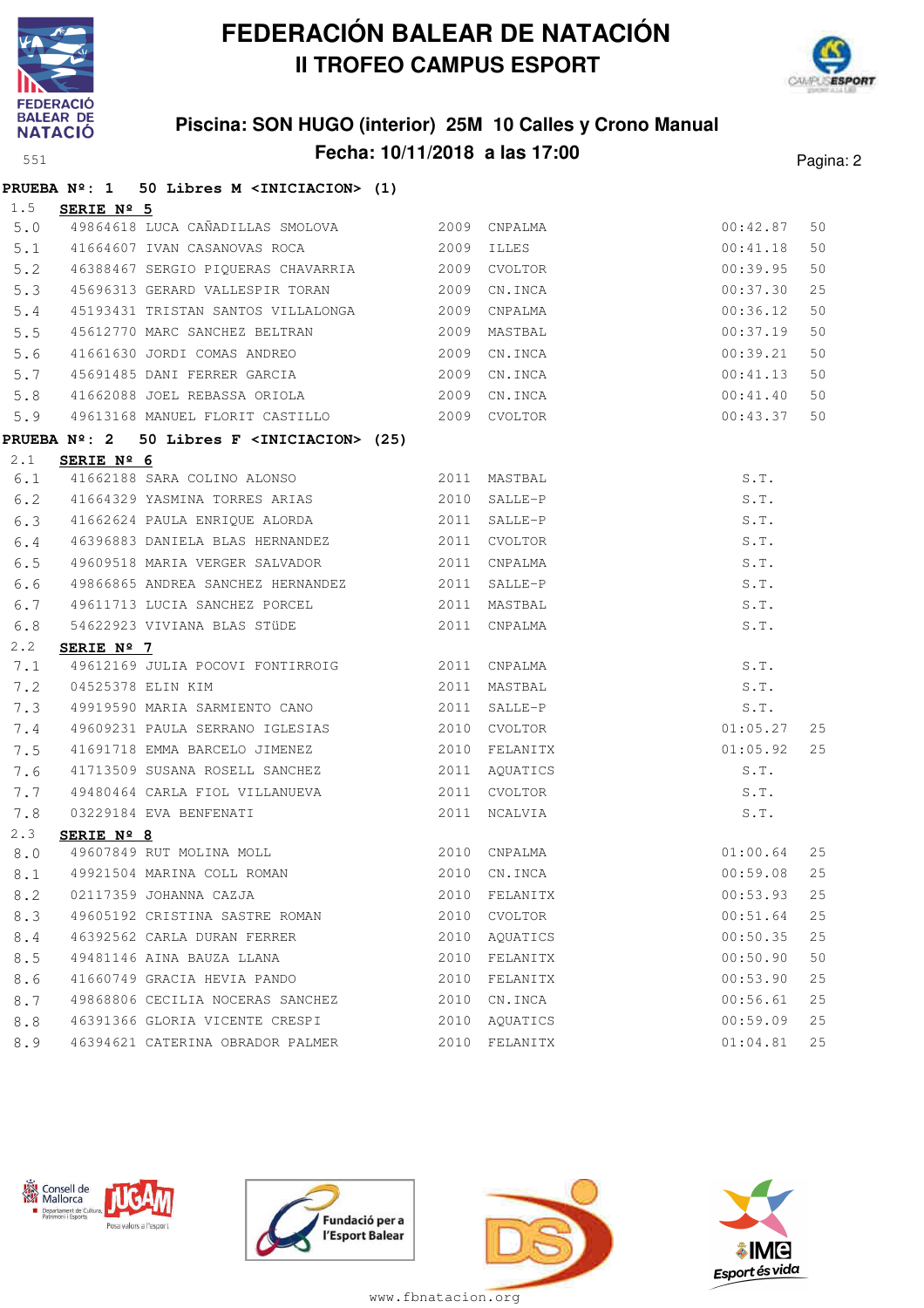



## **Piscina: SON HUGO (interior) 25M 10 Calles y Crono Manual Fecha: 10/11/2018 a las 17:00** Pagina: 3

|      | PRUEBA Nº: 2 50 Libres F <iniciacion> (25)</iniciacion>                                                                                   |      |               |                 |          |    |
|------|-------------------------------------------------------------------------------------------------------------------------------------------|------|---------------|-----------------|----------|----|
| 2.4  | SERIE Nº 9                                                                                                                                |      |               |                 |          |    |
| 9.0  | 02117380 EMILY CZAJA                                                                                                                      |      | 2010 FELANITX |                 | 00:49.91 | 25 |
|      | 9.1 49608892 AINHOA CAMPUZANO RAMOS                                                                                                       | 2010 | SALLE-P       |                 | 00:49.13 | 25 |
| 9.2  | 49610886 AZAHARA LLOMPART PORTAS 2010                                                                                                     |      | CNPALMA       |                 | 00:44.85 | 25 |
| 9.3  | 46397615 MARIA ANGELA BARCELO CASTAÑER 2010                                                                                               |      | SALLE-P       |                 | 00:42.37 | 25 |
| 9.4  | 46393247 OLIMPIA BESALDUCH ALVAREZ 2010                                                                                                   |      | CNPALMA       |                 | 00:38.16 | 25 |
| 9.5  | 49610392 ISABEL BERGAS COMAS 2010                                                                                                         |      | SALLE-P       |                 | 00:41.86 | 50 |
| 9.6  | 46394224 IRENE TOMAS TOMAS                                                                                                                | 2010 | CAMPUSES      |                 | 00:43.07 | 50 |
| 9.7  | 54623315 MARTINA GARCIA PROHENS 2010                                                                                                      |      | CNPALMA       |                 | 00:46.69 | 25 |
| 9.8  | 49771294 LAURA GIMENEZ GOMEZ 2010                                                                                                         |      | CNPALMA       |                 | 00:49.39 | 25 |
| 9.9  | 03764793 LIUDMILA LABUTINA (2010 FELANITX                                                                                                 |      |               |                 | 00:50.03 | 25 |
|      | PRUEBA Nº: 3 8x25 Estilos X <iniciacion> (78)</iniciacion>                                                                                |      |               |                 |          |    |
| 3.1  | SERIE Nº 10                                                                                                                               |      |               |                 |          |    |
|      |                                                                                                                                           |      | CVOLTOR       | INICIACION      | S.T.     |    |
|      |                                                                                                                                           |      | CN.INCA       | INICIACION      | S.T.     |    |
|      | 10.3 00877 CVOLTOR INICIACION<br>10.4 01243 CN.INCA INICIACION<br>10.5 01378 FELANITX INICIACION<br>10.6 00848 SALLE-P INICIACION <a></a> |      | FELANITX      | INICIACION S.T. |          |    |
| 10.6 |                                                                                                                                           |      | $SALLE-P$     | INICIACION      | S.T.     |    |
|      | <b>PRUEBA</b> $N^{\circ}$ : 4<br>100 Mariposa M <benj a="" abs=""> (8)</benj>                                                             |      |               |                 |          |    |
| 4.1  | SERIE Nº 11<br>11.0 45614440 RAUL NUÑEZ LLADO                                                                                             |      |               |                 |          |    |
|      |                                                                                                                                           |      | 2002 SALLE-P  |                 | S.T.     |    |
|      | 11.1 43213329 SERGIO FUSTER POORE                                                                                                         |      | 1999 CVOLTOR  |                 | S.T.     |    |
| 11.2 | 01653059 DANIEL MAURER                                                                                                                    |      | 2005 SALLE-P  | 01:22.74        |          | 25 |
| 11.3 | 43466210 MARCOS RUIZ MARTIN                                                                                                               |      | 2005 CVOLTOR  |                 | 01:21.99 | 25 |
|      | 2007 NCALVIA<br>11.4 43470583 PAU REY GARCIA                                                                                              |      |               |                 | 01:21.02 | 25 |
| 11.5 | 46392195 MIGUEL ANGEL SUÑER AMENGUAL 2006 ILLES                                                                                           |      |               |                 | 01:21.55 | 25 |
| 11.6 | 45187630 MIGUEL GUZMAN PINTO                                                                                                              |      | 2005 CNPALMA  |                 | 01:22.18 | 25 |
| 11.7 | 43467872 BERNAT UWAGBA GUAL                                                                                                               |      | 2007 CVOLTOR  |                 | 01:35.41 | 25 |
| 11.8 | 45371479 MARC GAYA BISQUERRA 2008 CN.INCA                                                                                                 |      |               |                 | S.T.     |    |
|      | 11.9 49609504 VALENTIN DE TORO BUCETA 2008 MASTBAL                                                                                        |      |               |                 | S.T.     |    |
| 4.2  | SERIE $N^{\circ}$ 12                                                                                                                      |      |               |                 |          |    |
|      | 12.0 43226770 DYLAN RUIZ BIOJO 2005 SALLE-P                                                                                               |      |               |                 | 01:20.18 | 50 |
|      | 12.1 43473756 ADRIA FERRER GARCIA                                                                                                         | 2005 | CN.INCA       |                 | 01:17.81 | 25 |
| 12.2 | 45611016 GERARD SALVADO FORTEZA                                                                                                           | 2003 | CVOLTOR       |                 | 01:17.69 | 50 |
| 12.3 | 41513796 MANUEL MAGALHAES FERNANDEZ                                                                                                       | 2004 | CNPALMA       |                 | 01:14.57 | 25 |
| 12.4 | 43483056 JOSEP CASTRO TORRENS                                                                                                             | 2005 | CAMPUSES      |                 | 01:10.81 | 25 |
| 12.5 | 07704218 DENIS MOLNAR                                                                                                                     | 2004 | CNPALMA       |                 | 01:12.06 | 25 |
| 12.6 | 41658679 DAVID GAVILLA HERNANDEZ                                                                                                          | 2003 | ES.ARTA       |                 | 01:16.18 | 25 |
| 12.7 | 43479384 JUAN CERVANTES POUSIBET                                                                                                          | 2003 | CVOLTOR       |                 | 01:17.21 | 25 |
| 12.8 | 43466668 JAIME FLORIT CASTILLO                                                                                                            | 2005 | CVOLTOR       |                 | 01:18.31 | 25 |
| 12.9 | 45691572 ANDREAS CARRASCAL GUILCHENKO                                                                                                     | 2006 | CNPALMA       |                 | 01:19.08 | 25 |







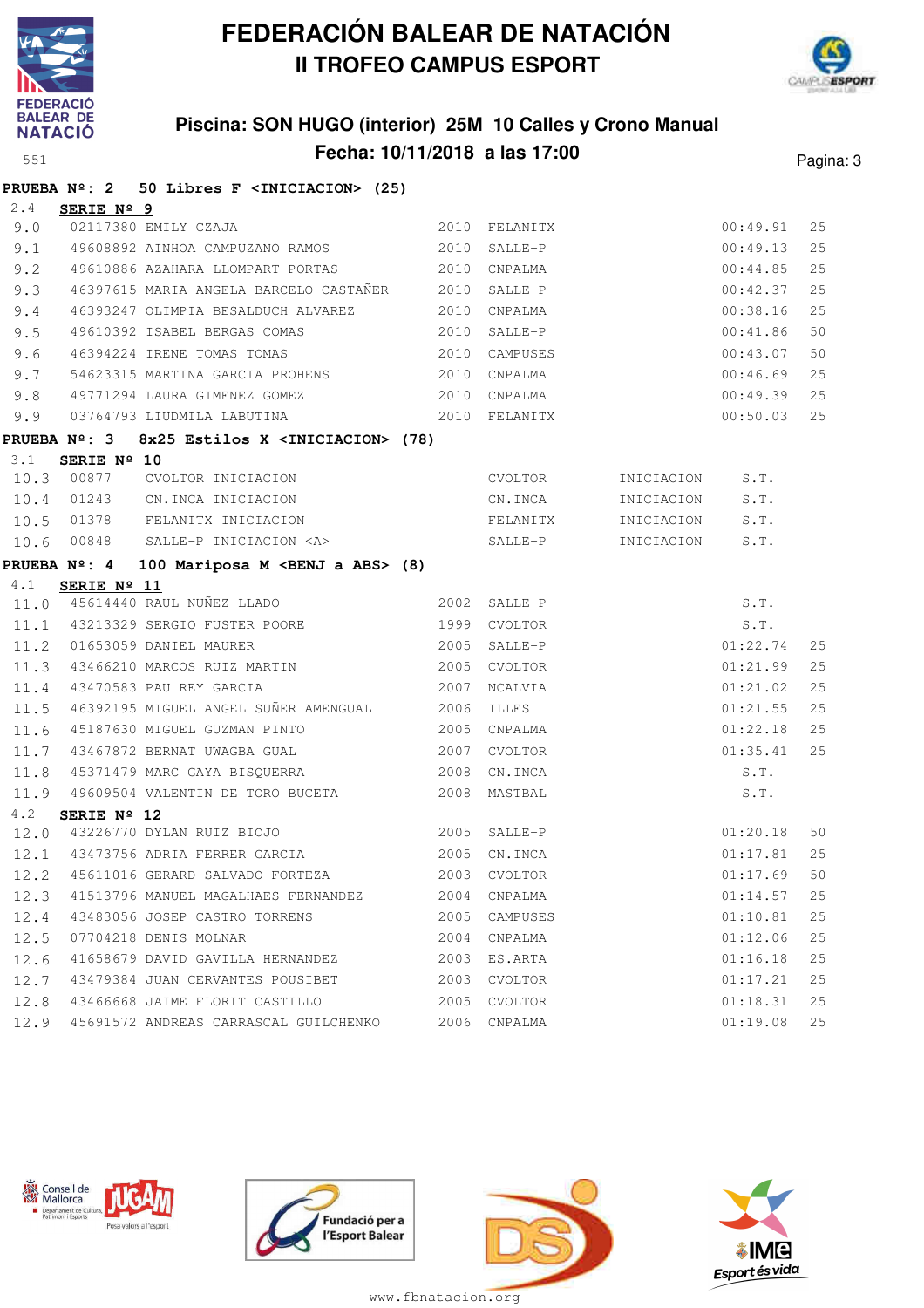



## **Piscina: SON HUGO (interior) 25M 10 Calles y Crono Manual Fecha: 10/11/2018 a las 17:00** Pagina: 4

|      | <b>PRUEBA Nº: 4</b> | 100 Mariposa M <benj a="" abs=""> (8)</benj>                                       |      |               |          |    |
|------|---------------------|------------------------------------------------------------------------------------|------|---------------|----------|----|
| 4.3  | SERIE Nº 13         |                                                                                    |      |               |          |    |
|      |                     | 13.0 43461002 JUAN RAMON LAGAR HIDALGO                                             |      | 2003 CVOLTOR  | 01:08.78 | 25 |
|      |                     | 13.1 43198413 JOEL TRETT OLIVER                                                    | 2002 | CNPALMA       | 01:06.87 | 25 |
| 13.2 |                     | 45190652 RAUL BERMIN MORAIS                                                        | 2002 | CNPALMA       | 01:06.39 | 50 |
|      |                     | 13.3 43478908 ADRIA SARD PUIGROS 2001 CNPALMA                                      |      |               | 01:01.48 | 50 |
|      |                     | 13.4 43205972 JOAN REYNES VALLVERDU                                                |      | 1997 CNPALMA  | 00:56.91 | 50 |
|      |                     | 13.5 45185810 SANTIAGO SALES LLINAS 1999 CVOLTOR                                   |      |               | 00:59.38 | 50 |
| 13.6 |                     | 46392450 GERARD FALCO GUILLEM                                                      | 2001 | SALLE-P       | 01:03.14 | 25 |
| 13.7 |                     | 43205973 SALVADOR REYNES VALLVERDU 62002 CNPALMA                                   |      |               | 01:05.51 | 25 |
|      |                     | 13.8 43218055 RAFEL JOSEP JAUME IBELTRAN 2003 CNPALMA                              |      |               | 01:08.41 | 25 |
|      |                     | 13.9 49927148 VICTOR FCO. POLO CAPO 2006 CAMPUSES                                  |      |               | 01:09.79 | 25 |
|      | PRUEBA Nº: 5        | 100 Mariposa F <benj a="" abs=""> (32)</benj>                                      |      |               |          |    |
| 5.1  | SERIE Nº 14         |                                                                                    |      |               |          |    |
|      |                     | 14.1 49920386 JULIA ARROM VILLALONGA                                               |      | 2009 CVOLTOR  | S.T.     |    |
|      |                     | 14.2 41662195 MARTA ROCA RODADO                                                    | 2007 | CVOLTOR       | 01:56.75 | 25 |
|      |                     | 14.3 49770993 ERIKA BAYON BUENO                                                    | 2008 | CVOLTOR       | 01:47.41 | 25 |
|      |                     | 14.4 45187558 LUCIA ZUBIRI OLIVERA                                                 | 2007 | SALLE-P       | 01:31.03 | 25 |
|      |                     | 14.5 45185729 MIREIA VANRELL MENENDEZ<br>45371945 LAURA TITOS IBAÑEZ 2008          | 2007 | CNPALMA       | 01:38.09 | 25 |
| 14.6 |                     |                                                                                    |      | MASTBAL       | 01:51.87 | 25 |
|      |                     | 14.7 43478016 MARIA RULLAN MARTINEZ 2003 CNPALMA                                   |      |               | S.T.     |    |
|      |                     | 2008 CNPALMA<br>14.8 45614994 AINA ABAD NUÑEZ                                      |      |               | S.T.     |    |
| 5.2  | SERIE Nº 15         | 15.0 43479539 PATRICIA TORVISO QUIROZ 2007 CN.INCA                                 |      |               | 01:30.86 | 25 |
|      |                     |                                                                                    |      | CNMURO        | 01:22.80 | 25 |
| 15.2 |                     | 15.1 49773239 MARGALIDA RIBAS BERGAS 2004<br>45192702 NEUS CANYELLES FERRAGUT 2005 |      | CVOLTOR       | 01:20.65 | 25 |
|      |                     | 15.3 45189546 NEUS SERRA REGAL                                                     | 2005 | CN.INCA       | 01:17.90 | 25 |
|      |                     | 15.4 45371886 PAULA MUT TUGORES                                                    |      | 2005 CVOLTOR  | 01:17.26 | 25 |
| 15.5 |                     | 12344371 MARIOLA SVOLJSAK BENITO                                                   |      | 2003 NCALVIA  | 01:18.45 | 50 |
| 15.6 |                     | 43233035 LAURA SIMO PEREZ                                                          |      | 2005 SALLE-P  | 01:19.34 | 25 |
|      |                     | 15.7 43479700 AGNES MAYOL SERRA 2007 SALLE-P                                       |      |               | 01:21.96 | 25 |
|      |                     | 15.8 43466031 JULIA MARIANO VALDES                                                 |      | 2006 SALLE-P  | 01:26.62 | 25 |
| 5.3  | SERIE Nº 16         |                                                                                    |      |               |          |    |
| 16.0 |                     | 01579553 ESTELLA TONRATH                                                           |      | 2007 CAMPUSES | 01:15.27 | 25 |
| 16.1 |                     | 78223022 KIARA TORRICO RUIZ                                                        | 2005 | CVOLTOR       | 01:15.49 | 50 |
| 16.2 |                     | 45184053 AINA TOMAS HERNANDEZ                                                      | 2004 | CNPALMA       | 01:12.97 | 50 |
| 16.3 |                     | 46393703 MARIA BONET CORTES                                                        | 2001 | NCALVIA       | 01:09.83 | 50 |
| 16.4 |                     | 45614441 CLAUDIA NUÑEZ LLADO                                                       |      | 2005 SALLE-P  | 01:07.07 | 25 |
| 16.5 |                     | 43228977 CLAUDIA ALVAREZ FERNANDEZ                                                 | 2002 | CNPALMA       | 01:08.98 | 50 |
| 16.6 |                     | 43573918 NADIA CORRADINI KOPECKA                                                   | 2005 | NCALVIA       | 01:10.96 | 50 |
|      |                     | 16.7 46394473 NEREA CASTAÑER NOGUERA                                               | 2003 | CVOLTOR       | 01:14.03 | 50 |
| 16.8 |                     | 46388666 MARTA RODRIGUEZ MIÑAN                                                     |      | 2005 NCALVIA  | 01:14.88 | 25 |
|      |                     | 16.9 46388012 CATERINA THOMAS TABERNER 2004 CNPALMA                                |      |               | 01:18.01 | 50 |







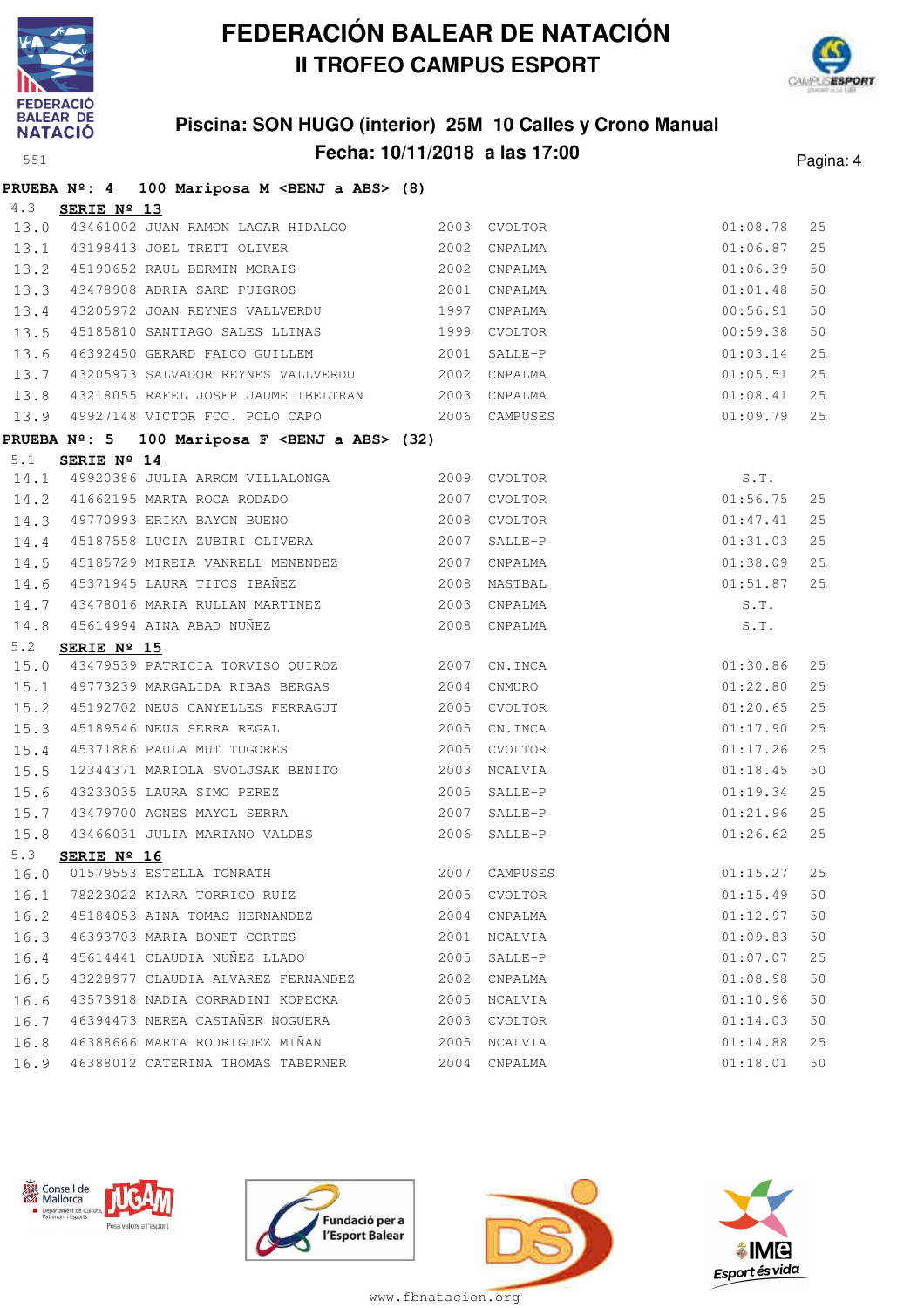



## **Piscina: SON HUGO (interior) 25M 10 Calles y Crono Manual Fecha: 10/11/2018 a las 17:00** Pagina: 5

|              |                        | PRUEBA Nº: 6 100 Espalda M <benj a="" abs=""> (11)</benj>                                                 |              |                          |               |                      |          |
|--------------|------------------------|-----------------------------------------------------------------------------------------------------------|--------------|--------------------------|---------------|----------------------|----------|
|              | 6.1 <b>SERIE Nº 17</b> |                                                                                                           |              |                          |               |                      |          |
|              |                        | 17.2 43470663 MARCOS SANCHEZ GONZALEZ 2004 SALLE-P                                                        |              |                          |               | S.T.                 |          |
|              |                        | 17.3 43216859 RODRIGO CHAVES TEJERO 1995 CVOLTOR                                                          |              |                          |               | S.T.                 |          |
|              |                        | 17.4 43471459 PAU SANCHEZ ESPUELA 2007                                                                    |              | MASTBAL                  | $02:11.46$ 25 |                      |          |
|              |                        | 17.5 45698049 XISCO QUINTANILLA GUTIERREZ 2007 ILLES                                                      |              |                          |               | S.T.                 |          |
|              |                        | 17.6 45190648 MARTI JIMENEZ CAMACHO 2008 SALLE-P                                                          |              |                          |               | S.T.                 |          |
|              |                        | 17.7 49773073 IÑIGO ROMERO AVILES 2008                                                                    |              | SALLE-P                  |               | S.T.                 |          |
| 6.2          | SERIE Nº 18            |                                                                                                           |              |                          |               |                      |          |
|              |                        | 18.1 43480025 DAVID VILLEGAS VILLEGAS 2007                                                                |              | CVOLTOR                  |               | 01:42.15             | 25       |
|              |                        | 18.1 19100029 20012 1222<br>18.2 45192768 MARC CASTRO ARQUES 2007<br>18.3 41663863 TOMEU BONET BONET 2007 | 2007         | CAMPUSES                 |               | 01:37.65             | 50       |
|              |                        |                                                                                                           |              | NCALVIA                  |               | 01:32.70             | 25       |
| 18.4         |                        | 45187628 XAVIER PUIG BLANCO 2007                                                                          |              | NCALVIA                  |               | 01:27.50             | 25       |
| 18.5         |                        | 41663102 ALEXANDRU MEDREA PADURE 2007                                                                     |              | CNPALMA                  |               | 01:30.82             | 25       |
| 18.6         |                        | 45185607 LLUIS VICENS BUJOSA<br>10161511                                                                  |              | 2005 CNPALMA             |               | 01:33.09             | 25       |
|              |                        | 18.7 43461584 PAU SOCIAS ROIG 2006 CVOLTOR                                                                |              |                          |               | 01:39.52             | 25       |
| 6.3          | SERIE Nº 19            |                                                                                                           |              |                          |               |                      |          |
| 19.0         |                        | 45192573 NICOLAS BLAS STÜDE 2007                                                                          |              | CNPALMA                  |               | 01:25.03             | 25       |
|              |                        | 19.1 45191343 PAU PEREZ RIUTORT 2005                                                                      |              | CVOLTOR                  |               | 01:20.72             | 25       |
| 19.2         |                        | 43463781 NICOLAS PEREZ SERRANO PELLON 2004                                                                |              | SALLE-P                  |               | 01:14.08             | 25       |
| 19.3         |                        | 45186192 JERONI BARRERA ESTADES 2004                                                                      |              | NCALVIA                  |               | 01:07.69             | 25       |
| 19.4         |                        | 43483013 ARNAU PALMER MORA 2001                                                                           |              | CNPALMA                  |               | 01:01.61             | 25       |
| 19.5         |                        | 43210593 DAVID DEL VALLE MARIN 2003 CAMPUSES                                                              |              |                          |               | 01:05.92             | 50       |
| 19.6         |                        | 43471880 JORDI CINTA PEREZ                                                                                |              | 2005 CN.INCA             |               | 01:12.28             | 50       |
| 19.7         |                        | 45188423 ALBERT FONTIRROIG JUAN 2005 CVOLTOR                                                              |              |                          |               | 01:18.91             | 50       |
| 19.8         |                        | 09379003 MARK SANTIAGO FLOREA 2005                                                                        |              | CNPALMA                  |               | 01:24.24             | 50       |
| 19.9         |                        | 45696312 POL VALLESPIR TORAN 2007 CN.INCA                                                                 |              |                          |               | 01:29.91             | 50       |
|              |                        | PRUEBA Nº: 7 100 Espalda F <benj a="" abs=""> (35)</benj>                                                 |              |                          |               |                      |          |
| 7.1          | SERIE Nº 20            |                                                                                                           |              |                          |               |                      |          |
|              |                        | 20.0 46391865 VERONICA GARRIDO MORENO 2009 CNPALMA                                                        |              |                          |               | S.T.                 |          |
|              |                        | 20.1 46389564 CLAUDIA LEON CORNEJO 2009 MASTBAL                                                           |              |                          | S.T.          |                      |          |
|              |                        | 20.2 49614755 NEUS MARCO ESCRIBANO (2009 SALLE-P)<br>20.3 45691876 SARA PARRA POMAR (2008 CNPALMA         |              | 2009 SALLE-P             |               | S.T.                 |          |
|              |                        |                                                                                                           |              |                          |               | 01:51.10             | 25       |
|              |                        | 20.4 46388680 INES MARIA MEGIAS RAMIS 2008 CVOLTOR                                                        |              |                          | $01:46.09$ 25 |                      |          |
|              |                        | 20.5 46388016 CARME THOMAS TABERNER 2008 CNPALMA                                                          |              |                          |               | 01:49.50 25          |          |
|              |                        | 20.6 46394475 LAURA CASTAÑER NOGUERA 2009 CVOLTOR                                                         |              |                          |               | S.T.                 |          |
|              |                        | 20.7 41659846 MARIA CIRER CABOT 2009                                                                      |              | CNPALMA                  |               | S.T.                 |          |
|              |                        | 20.8 43213212 AZUL DAINO VEGA                                                                             |              | 2004 FELANITX            |               | S.T.                 |          |
| 7.2          | SERIE Nº 21            | 45371085 MARIA GRACIA OLIVER 2008 CNPALMA                                                                 |              |                          |               |                      |          |
| 21.0         |                        | 45189395 LARA VELASCO POTEKHINA                                                                           |              | SALLE-P                  |               | 01:45.98             | 50       |
| 21.1<br>21.2 |                        | 43476920 LUCIA DEL VALLE MARIN                                                                            | 2008<br>2007 | CAMPUSES                 |               | 01:41.00<br>01:32.46 | 25<br>25 |
|              |                        | 09690446 LUNA CHIMA                                                                                       | 2007         |                          |               |                      |          |
| 21.3         |                        | 21.4 45189548 MARTA SERRA REGAL                                                                           |              | CAMPUSES<br>2007 CN.INCA |               | 01:29.62<br>01:27.40 | 25<br>25 |
| 21.5         |                        |                                                                                                           |              |                          |               | 01:28.96             | 25       |
| 21.6         |                        | 41618710 PAULA E. REHKUGLER TOLEDO 2007                                                                   |              | FELANITX                 |               | 01:29.82             | 25       |
|              |                        | 21.7 45185139 LUCIA FUSTER BAENA                                                                          | 2008         | CNPALMA                  |               | 01:33.90             | 25       |
|              |                        |                                                                                                           |              |                          |               |                      |          |







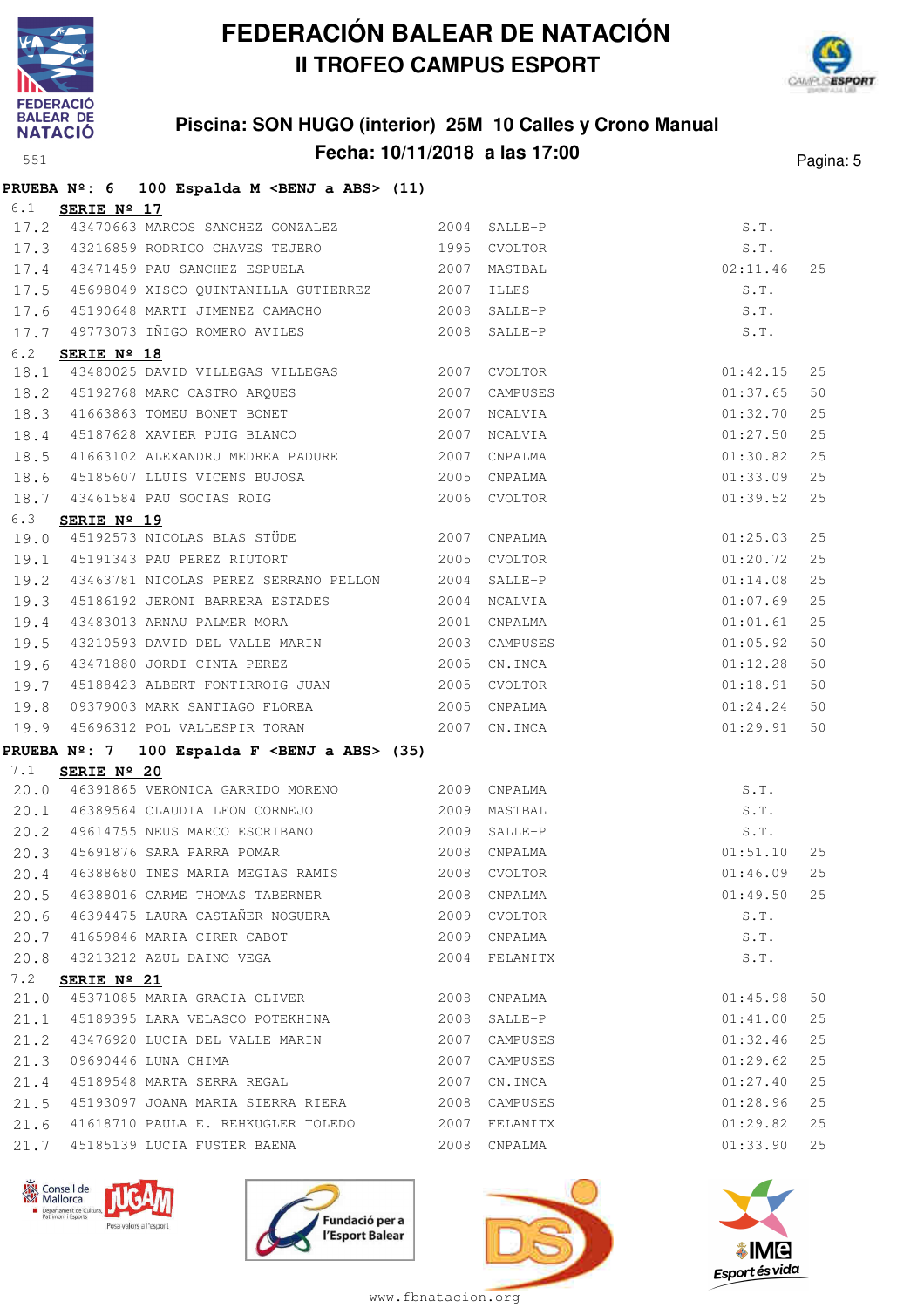



## **Piscina: SON HUGO (interior) 25M 10 Calles y Crono Manual Fecha: 10/11/2018 a las 17:00** Pagina: 6

|     |                      | PRUEBA Nº: 7 100 Espalda F <benj a="" abs=""> (35)</benj>                                |             |              |          |    |
|-----|----------------------|------------------------------------------------------------------------------------------|-------------|--------------|----------|----|
| 7.2 | SERIE Nº 21          |                                                                                          |             |              |          |    |
|     |                      | 21.8 46392188 NEREA CASTILLO LOPEZ 2008 NCALVIA                                          |             |              | 01:43.33 | 50 |
| 7.3 | SERIE $N^{\circ}$ 22 |                                                                                          |             |              |          |    |
|     |                      | 22.0 43475140 LEIRE PARDAL PALENCIANO 2007 CNPALMA                                       |             |              | 01:29.30 | 50 |
|     |                      | 22.1 45614889 MARIA REINA MORENO 2007                                                    |             | SALLE-P      | 01:21.63 | 25 |
|     |                      | 22.2 49923806 MARIONA MANRESA MALBERTI 2006 SALLE-P                                      |             |              | 01:19.61 | 25 |
|     |                      | 22.3 43233296 ANTONIA QUMEI SUREDA FERRA 2004 CVOLTOR                                    |             |              | 01:17.84 | 25 |
|     |                      | 22.4 45692762 ANGELA BUSQUETS NAVARRO 2006 CNPALMA                                       |             |              | 01:16.88 | 25 |
|     |                      | 22.5 49484156 PAULA MORRO COLOM 2003 CVOLTOR                                             |             |              | 01:17.50 | 25 |
|     |                      | 22.6 46389177 AINA CACERES TORRES 2005 CN.INCA                                           |             |              | 01:20.17 | 50 |
|     |                      | 22.7 41617431 YAN AN GONZALVO DURAN 2004 ES.ARTA                                         |             |              | 01:20.81 | 25 |
|     |                      |                                                                                          |             |              | 01:28.69 | 50 |
|     |                      | 22.9 43232139 AINA BELTRAN AMOEDO 2006 CN.INCA                                           |             |              | 01:27.37 | 25 |
| 7.4 | SERIE $N^{\circ}$ 23 |                                                                                          |             |              |          |    |
|     |                      | 23.0 45691467 MARTA BAÑOS VERA<br>23.0 45691467 MARTA BAÑOS VERA 2005 CVOLTOR            |             |              | 01:15.22 | 25 |
|     |                      | 23.1 41622760 ANGELS MARTI GINARD                                                        |             | 2006 ES.ARTA | 01:13.88 | 50 |
|     |                      | 23.2 43223467 EMMA SANTOS KOFOD                                                          |             | 2002 NCALVIA | 01:11.52 | 25 |
|     |                      | 23.3 43480341 NURIA ROSSELLO LOPEZ                                                       |             | 2003 CVOLTOR | 01:11.44 | 50 |
|     |                      | 23.4 49923805 MARTINA MANRESA MALBERTI 2005 SALLE-P                                      |             |              | 01:04.43 | 25 |
|     |                      | 23.5 43465024 LUCIA MENENDEZ GONZALEZ 2004 SALLE-P                                       |             |              | 01:11.37 | 50 |
|     |                      |                                                                                          |             |              | 01:12.32 | 50 |
|     |                      | 23.7 43232487 LUA RIEDMULLER ALONSO 2005 NCALVIA                                         |             |              | 01:11.63 | 25 |
|     |                      | 23.8 49866462 LUCIA GONZALEZ VILLANUEVA 2004 NCALVIA                                     |             |              | 01:13.93 | 25 |
|     |                      | 23.9 41662594 ESTHER PENALVA CAÑELLAS 2007 SALLE-P                                       |             |              | 01:18.86 | 50 |
|     | <b>PRUEBA Nº: 8</b>  | 100 Braza M <benj a="" abs=""> <math>(14)</math></benj>                                  |             |              |          |    |
| 8.1 | SERIE $N^{\circ}$ 24 |                                                                                          |             |              |          |    |
|     |                      | 24.2 49611670 SEBASTIAN ALCIBAR CSONDOR 2008 CVOLTOR                                     |             |              | S.T.     |    |
|     |                      | 24.3 46390814 ANTONI ALBERT TRIAY SERRA                                                  | 2007 CNMURO |              | S.T.     |    |
|     |                      | 24.4 41663834 SERGI PORTER VICENS                                                        |             | 2008 SALLE-P | S.T.     |    |
|     |                      |                                                                                          |             | 2008 NCALVIA | S.T.     |    |
|     |                      | 24.5 45693044 CLAUDIO ASCANIO SAIZ<br>24.6 45371761 JOAN LLODRA SERRA<br>8.2 SERIE VOLLE |             | 2002 SALLE-P | S.T.     |    |
| 8.2 | SERIE Nº 25          |                                                                                          |             |              |          |    |
|     |                      | 25.2 45189993 MARC TORO GARCIA 2008 NCALVIA                                              |             |              | S.T.     |    |
|     |                      | 25.3 41622901 ROGER GUINOVART CALDENEY 2007 ES.ARTA                                      |             |              | S.T.     |    |
|     |                      | 25.4 49480357 JOAN BELTRAN AMOEDO 2008 CN.INCA                                           |             |              | S.T.     |    |
|     |                      | 25.5 45187468 AXEL JUAN HARO PEREZ 2008 CAMPUSES                                         |             |              | S.T.     |    |
|     |                      | 25.6 46397767 MARCOS SIQUIER RIPOLL 2008 CNPALMA                                         |             |              | S.T.     |    |
|     |                      | 25.7 46390282 NICOLAS BLANQUE FAJARDO                                                    |             | 2008 MASTBAL | S.T.     |    |







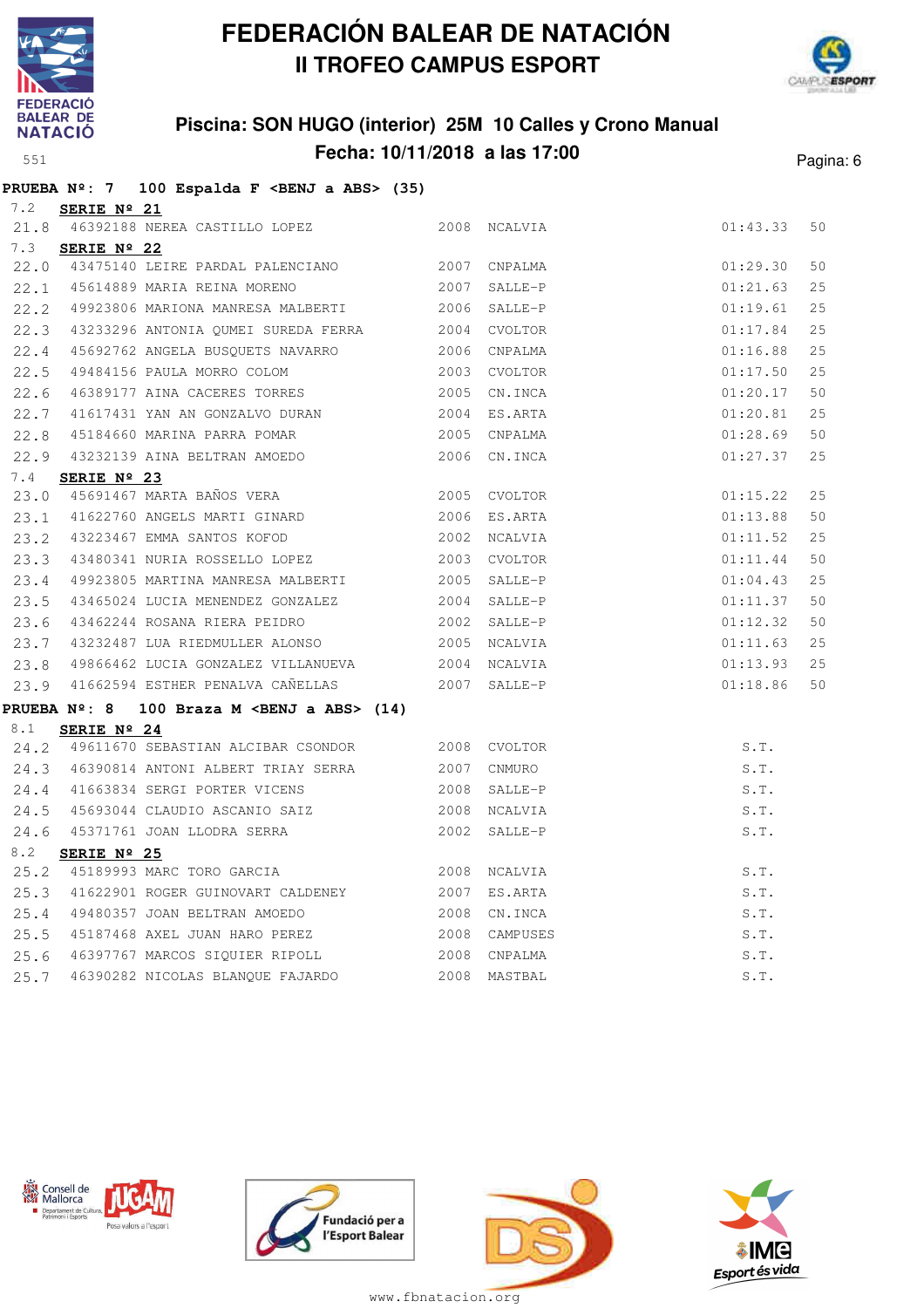



## **Piscina: SON HUGO (interior) 25M 10 Calles y Crono Manual Fecha: 10/11/2018 a las 17:00** Pagina: 7

|      |             | PRUEBA Nº: 8 100 Braza M <benj a="" abs=""> (14)</benj> |      |                |          |    |
|------|-------------|---------------------------------------------------------|------|----------------|----------|----|
| 8.3  | SERIE Nº 26 |                                                         |      |                |          |    |
| 26.0 |             | 00589267 CRISTIAN EMILOV DINEV 2008 CVOLTOR             |      |                | S.T.     |    |
| 26.1 |             |                                                         |      |                | S.T.     |    |
| 26.2 |             | 00342128 NICOLAS HUTHER 2008                            |      | CVOLTOR        | S.T.     |    |
| 26.3 |             | 45189060 JORDI PEREZ GARCIA 2007                        |      | CAMPUSES       | 01:49.03 | 25 |
| 26.4 |             | 41661947 TOMEU JULIA MAIMO 2007                         |      | FELANITX       | 01:43.46 | 25 |
| 26.5 |             | 49922759 JAVIER HERNANDEZ VILLAR 2007                   |      | MASTBAL        | 01:48.44 | 50 |
| 26.6 |             | 46391154 CRISTOBAL HIDALGO GINART 2007                  |      | CVOLTOR        | S.T.     |    |
| 26.7 |             | 41621259 JOAN MORA LADARIA<br>TARABER                   | 2008 | ES.ARTA        | S.T.     |    |
| 26.8 |             | 78223023 NOAH TORRICO RUIZ 2008                         |      | <b>CVOLTOR</b> | S.T.     |    |
| 26.9 |             | 45371944 DANIEL TITOS IBAÑEZ 6000 2008 MASTBAL          |      |                | S.T.     |    |
| 8.4  | SERIE Nº 27 |                                                         |      |                |          |    |
|      |             | 27.0 45613692 JOAN BORDOY TASCON 2007                   |      | NCALVIA        | 01:40.40 | 25 |
|      |             | 27.1 41621312 MIQUEL CAPO MARQUEZ                       | 2004 | CNMURO         | 01:37.57 | 50 |
|      |             | 27.2 43224511 GONZALO TORRES PUERTAS 2004               |      | SALLE-P        | 01:29.43 | 25 |
| 27.3 |             | 45696311 JAUME VALLESPIR TORAN 2006                     |      | CN.INCA        | 01:27.57 | 25 |
| 27.4 |             | 43463962 HUGO GUERRERO LOPEZ 2005                       |      | SALLE-P        | 01:24.29 | 25 |
| 27.5 |             | 43228837 PAU RUDOPH MASSANET                            | 2005 | CVOLTOR        | 01:25.71 | 25 |
| 27.6 |             | 41663833 ALBERT PORTER VICENS 2005                      |      | SALLE-P        | 01:29.31 | 25 |
| 27.7 |             | 43473472 ADAN ROMERO PONCE 2004                         |      | NCALVIA        | 01:30.44 | 25 |
| 27.8 |             | 45185730 PAU VANRELL MENENDEZ 2007                      |      | CNPALMA        | 01:40.58 | 50 |
| 27.9 |             | 43233208 HECTOR GAMEZ ALVAREZ                           |      | 2006 NCALVIA   | 01:41.59 | 25 |
| 8.5  | SERIE Nº 28 |                                                         |      |                |          |    |
| 28.0 |             | 45614938 GUILLEM FEMENIA CRESPI 2005                    |      | SALLE-P        | 01:21.87 | 25 |
| 28.1 |             | 49614662 GONZALO FERRON ALCONCHEL 2005                  |      | CNPALMA        | 01:22.15 | 50 |
| 28.2 |             | 45610143 ANTONIO NIETO CALDENTEY 2002                   |      | CNPALMA        | 01:14.09 | 25 |
| 28.3 |             | 43183969 CARLOS GOMARIZ GAYA                            | 1992 | CVOLTOR        | 01:11.21 | 25 |
| 28.4 |             | 78220544 RAFAEL CEREZO IGNACIO 1997                     |      | CNPALMA        | 01:06.21 | 50 |
| 28.5 |             | 43466374 NESTOR SIQUIER RIPOLL 2004                     |      | CNPALMA        | 01:11.90 | 50 |
| 28.6 |             |                                                         |      | SALLE-P        | 01:15.96 | 50 |
| 28.7 |             | 43234633 POL PEREZ MACARRO 2002                         |      | CVOLTOR        | 01:20.93 | 50 |
| 28.8 |             | 41664005 JUAN GARCIA VIVES 2006                         |      | SALLE-P        | 01:20.86 | 25 |
|      |             | 28.9 43478107 SEBASTIA CRESPI LLOMPART 2001 CN.INCA     |      |                | 01:25.74 | 50 |
|      |             | PRUEBA Nº: 9 100 Braza F <benj a="" abs=""> (38)</benj> |      |                |          |    |
| 9.1  | SERIE Nº 29 |                                                         |      |                |          |    |
|      |             | 29.1 46390465 BLANCA JAUME BRAVO                        |      | 2008 MASTBAL   | S.T.     |    |
|      |             | 29.2 45372330 EMILIE SANCHEZ BUJOSA                     | 2009 | CNPALMA        | S.T.     |    |
| 29.3 |             | 49480545 SANDRA MARTIN FRAILE                           | 2009 | CNPALMA        | S.T.     |    |
| 29.4 |             | 49607578 MERCE MARTIN GOMILA                            | 2009 | CNPALMA        | S.T.     |    |
| 29.5 |             | 49484780 PAULA MARTINEZ LOPEZ                           | 2008 | MASTBAL        | S.T.     |    |
|      |             | 29.6 46388439 AIXA RIBAS FERRIOL                        | 2009 | SALLE-P        | S.T.     |    |
|      |             | 29.7 43476676 CLARA PASCUAL SABANIEL                    | 2005 | SALLE-P        | S.T.     |    |







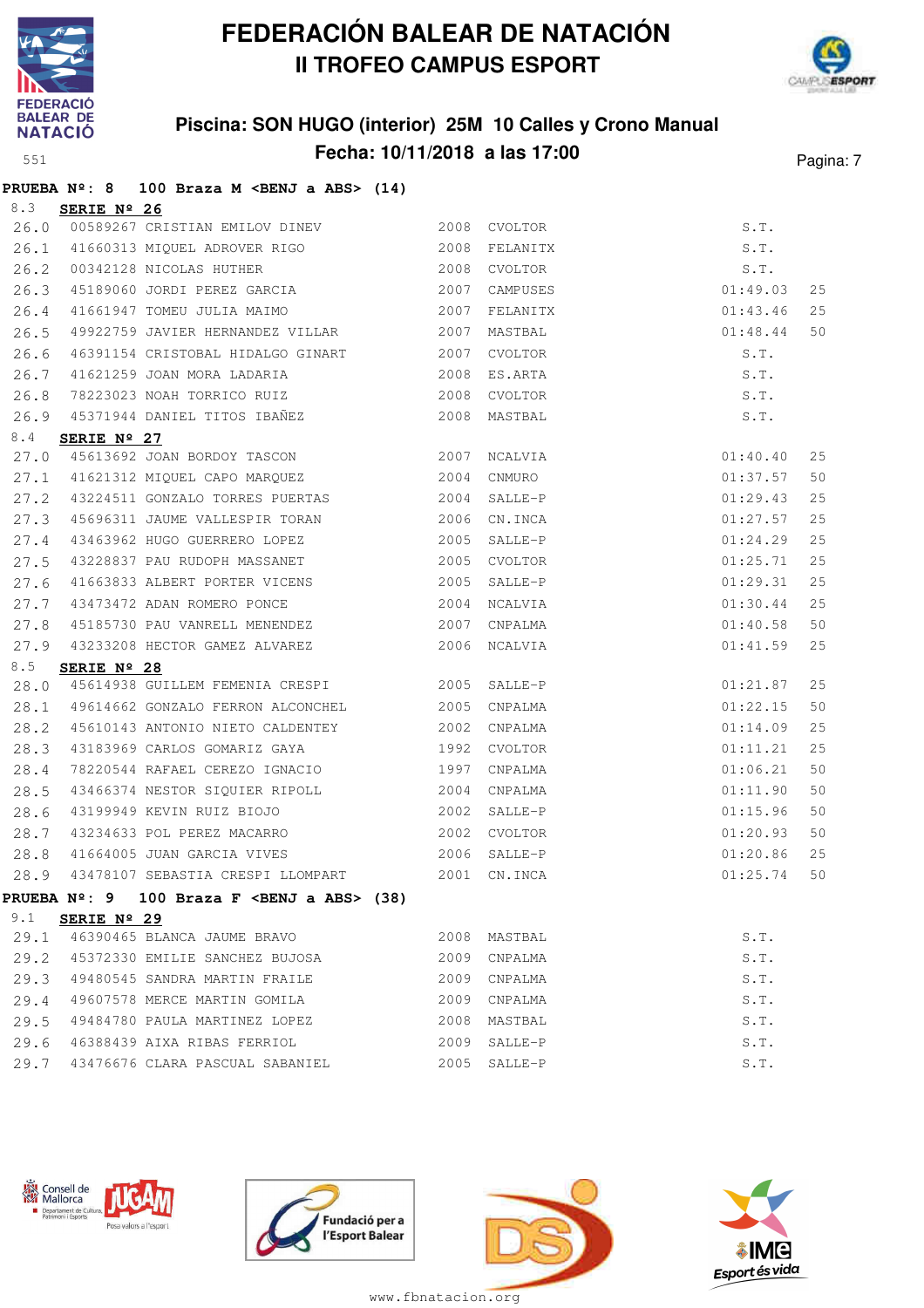



### **Piscina: SON HUGO (interior) 25M 10 Calles y Crono Manual Fecha: 10/11/2018 a las 17:00** Pagina: 8

|      |                      | PRUEBA $N^{\circ}$ : 9 100 Braza F <benj a="" abs=""> (38)</benj>                                     |      |                              |          |    |
|------|----------------------|-------------------------------------------------------------------------------------------------------|------|------------------------------|----------|----|
| 9.2  | SERIE Nº 30          |                                                                                                       |      |                              |          |    |
|      |                      | 30.1 46395107 SOFIA LOPEZ GUILLEN 2009 CN.INCA                                                        |      |                              | S.T.     |    |
|      |                      | 2009<br>30.2 45697729 PAULA MELIS FERRER                                                              |      | CNPALMA                      | S.T.     |    |
| 30.3 |                      | 45613777 NEUS GREGORIO RIERA 2009                                                                     |      | CVOLTOR                      | S.T.     |    |
| 30.4 |                      | 43224606 MARINA BAUZA SEGUI 2003                                                                      |      | CVOLTOR                      | S.T.     |    |
|      |                      | 30.5 45610448 ARIADNA ANAYA BAUZA                                                                     | 2006 | SALLE-P                      | S.T.     |    |
| 30.6 |                      | 43213615 AINA HIERRO PUJOL 1998                                                                       |      | CNPALMA                      | S.T.     |    |
| 30.7 |                      | 49609931 ALBA PASCUAL SABANIEL 2009                                                                   |      | SALLE-P                      | S.T.     |    |
| 9.3  | SERIE Nº 31          |                                                                                                       |      |                              |          |    |
| 31.0 |                      | 49868938 JULIA LLABRES PEDRET 2009                                                                    |      | SALLE-P                      |          |    |
|      |                      | 31.1 45611672 FEDERICA GARCES CURBELO 2008                                                            |      | $S.T.$<br>02:07 1<br>ES.ARTA | 02:07.19 | 25 |
| 31.2 |                      | 49605646 LUCIA DIAZ ALBERS 2007                                                                       |      | MASTBAL                      | 02:03.74 | 50 |
| 31.3 |                      | 42374837 CARLOTA MIRA BROWN 2007                                                                      |      | ES.ARTA                      | 01:54.30 | 50 |
| 31.4 |                      | 41711682 GEMMA VALERA CASTELLANO 2007                                                                 |      | CNPALMA                      | 01:51.46 | 25 |
| 31.5 |                      | 41621291 ABRIL TOLEDO MONTAÑES                                                                        |      | 2008 FELANITX                | 01:54.24 | 50 |
| 31.6 |                      | 45189182 LUNA SANCHEZ DIAZ 2008 SALLE-P                                                               |      |                              | 01:54.18 | 25 |
| 31.7 |                      |                                                                                                       |      |                              | 02:05.84 | 25 |
| 31.8 |                      | 43467476 JULIA COLINO ALONSO 2007                                                                     |      | MASTBAL                      | 02:14.28 | 25 |
|      |                      | 31.9 49928607 ELENA AMOR BAUZA 2009 LLUCMA                                                            |      |                              | S.T.     |    |
| 9.4  | SERIE $N^{\circ}$ 32 |                                                                                                       |      |                              |          |    |
| 32.0 |                      | 45189383 MARIA TASCON DOLS 2006 NCALVIA                                                               |      |                              | 01:42.01 | 50 |
|      |                      | 32.1 45697330 MARIA DE LLUCH GONZALEZ CAPLLONCH 2007                                                  |      | SALLE-P                      | 01:37.64 | 25 |
| 32.2 |                      | 05393883 ALEXA SEPASGOSARIAN 2003 CVOLTOR                                                             |      |                              | 01:30.47 | 25 |
| 32.3 |                      | 43477108 NATALIA MARTINEZ CACERES 2004 CVOLTOR                                                        |      |                              | 01:26.80 | 25 |
| 32.4 |                      | 43480417 MARIA BURGUERA MOREY 2003                                                                    |      | <b>ILLES</b>                 | 01:25.86 | 25 |
| 32.5 |                      | 49481148 EMMA FRAGA MORRONDO 2007                                                                     |      | SALLE-P                      | 01:28.18 | 50 |
| 32.6 |                      | 45696080 CLAUDIA AMENGUAL CAMPINS 2005                                                                |      | CN.INCA                      | 01:27.62 | 25 |
| 32.7 |                      | 43474335 MARTA NADAL CANET                                                                            | 2006 | NCALVIA                      | 01:34.30 | 25 |
| 32.8 |                      | 41616471 JOANA AINA CARRIO SANSALONI 2006 ES.ARTA                                                     |      |                              | 01:41.71 | 50 |
|      |                      | 32.9 43217047 NOEMI GARCIA WOOD 2004 AQUATICS                                                         |      |                              | 01:49.90 | 25 |
| 9.5  | SERIE Nº 33          |                                                                                                       |      |                              |          |    |
|      |                      | 33.0 43464409 IRENE VAZQUEZ ANDRES 2004 SALLE-P<br>33.1 43475268 MARTA CHUN ROCA SANCHEZ 2005 CVOLTOR |      |                              | 01:24.76 | 25 |
|      |                      |                                                                                                       |      |                              | 01:25.09 | 50 |
| 33.2 |                      | 43470223 AINA BOIX HOMAR                                                                              | 2005 | CNPALMA                      | 01:19.56 | 25 |
| 33.3 |                      | 41620776 CRISTINA COMAS ANDREO                                                                        | 2001 | CN.INCA                      | 01:18.09 | 25 |
| 33.4 |                      | 43475420 LILIA ARROM LLIZO                                                                            | 2004 | CN.INCA                      | 01:16.62 | 50 |
| 33.5 |                      | 41543010 CARME GOMEZ CAMPINS                                                                          | 2003 | CNPALMA                      | 01:18.27 | 50 |
| 33.6 |                      | 43235046 PAULA GAYA BISQUERRA                                                                         | 2005 | CN.INCA                      | 01:21.34 | 50 |
| 33.7 |                      | 06922770 IVETA IVANOVA TODOROVA                                                                       | 2004 | CVOLTOR                      | 01:22.46 | 50 |
| 33.8 |                      | 45189605 MARINA PONS RAMON                                                                            | 2006 | CNPALMA                      | 01:24.25 | 25 |
|      |                      | 33.9 43473466 CLAUDIA GELABERT RUBIO                                                                  |      | 2007 CNPALMA                 | 01:24.90 | 25 |







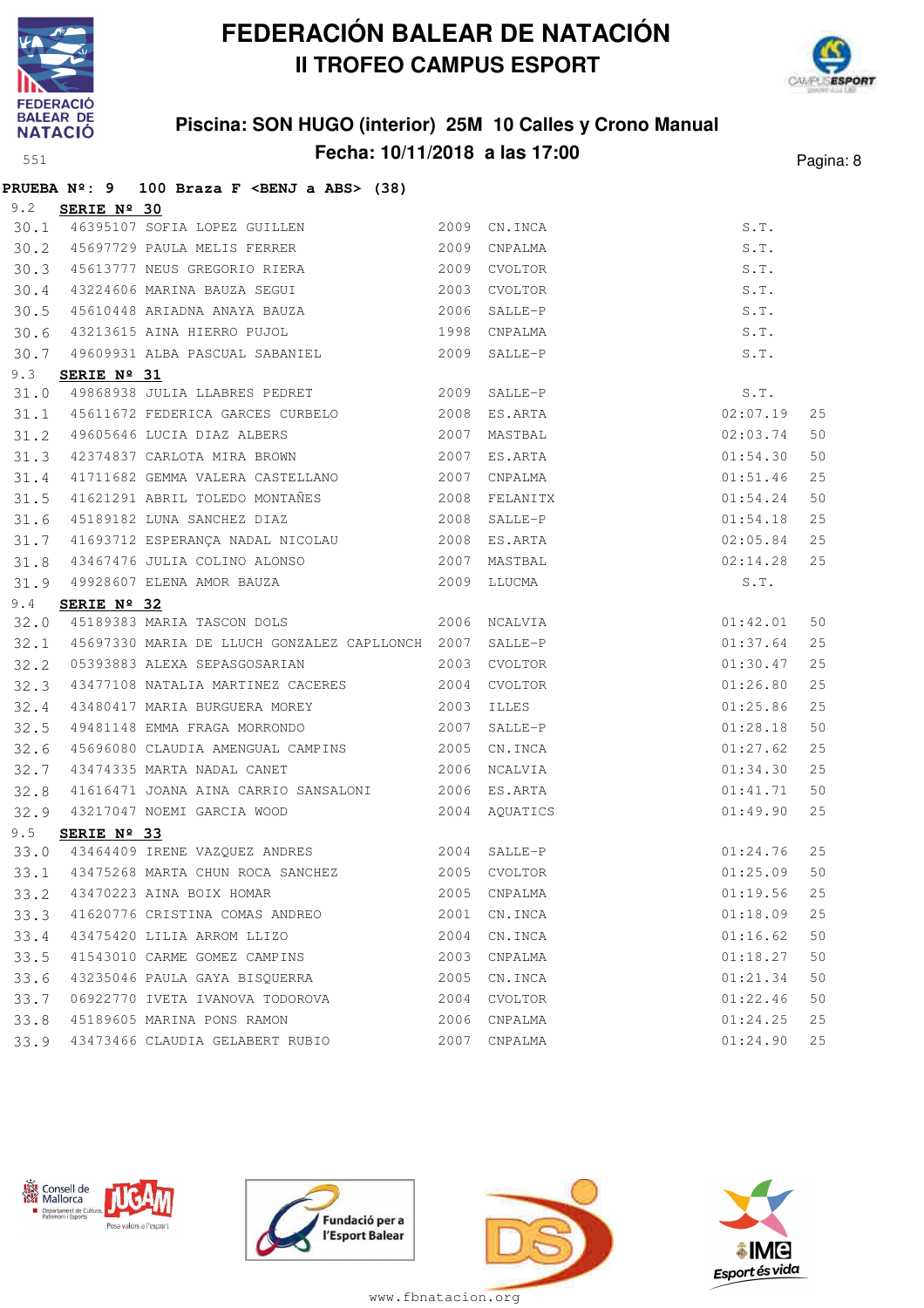

**PRUEBA Nº: 10 100 Libres M <BENJ a ABS> (2)**

# **FEDERACIÓN BALEAR DE NATACIÓN II TROFEO CAMPUS ESPORT**



## **Piscina: SON HUGO (interior) 25M 10 Calles y Crono Manual Fecha: 10/11/2018 a las 17:00** Pagina: 9

|      | 10.1 <b>SERIE Nº 34</b> |                                                    |      |              |          |    |
|------|-------------------------|----------------------------------------------------|------|--------------|----------|----|
|      |                         | 34.1 43476720 JOAN NEILA ARANGUENA 2007            |      | SALLE-P      | S.T.     |    |
|      |                         | 34.2 45698034 MARC CRUELLAS DE HARO 2008           |      | <b>ILLES</b> | S.T.     |    |
| 34.3 |                         | 49605681 VALENTIN ASERMOZ HERRERA 2005 CVOLTOR     |      |              | S.T.     |    |
| 34.4 |                         | 41660624 ANTONI FERRER SOLER 2008 ES.ARTA          |      |              | S.T.     |    |
| 34.5 |                         | 49483725 DAMIA YI BUÑOL LLOVET 2008 LLUCMA         |      |              | S.T.     |    |
| 34.6 |                         | 45370906 RAFAEL TOYMIL TALAVERA 2008               |      | CVOLTOR      | S.T.     |    |
| 34.7 |                         | 41623996 LLUC ADROVER OBRADOR 2006 FELANITX        |      |              | S.T.     |    |
|      | 10.2 <b>SERIE Nº 35</b> |                                                    |      |              |          |    |
| 35.1 |                         | 49609615 TOMAS COLOMINA SANCHEZ 2007               |      | CNPALMA      | S.T.     |    |
|      |                         | 35.2 43231515 ALEJANDRO SOCIAS SASTRE 2004 NCALVIA |      |              | S.T.     |    |
| 35.3 |                         | 45190526 EDUARD EUGENIO MEDAULE 2008 AQUATICS      |      |              | S.T.     |    |
| 35.4 |                         | 45189527 GUIEM MAS HERNANDEZ 2008                  |      | CVOLTOR      | S.T.     |    |
| 35.5 |                         | 43467093 ARNAU-KAREL DEPREZ SANTAMARIA 2004        |      | <b>ILLES</b> | S.T.     |    |
| 35.6 |                         |                                                    |      |              | S.T.     |    |
| 35.7 |                         | 00721378 DENIZ RESHATOV RASHIDOV 2008 CVOLTOR      |      |              | S.T.     |    |
| 10.3 | SERIE Nº 36             |                                                    |      |              |          |    |
| 36.0 |                         | 45613402 JESUS NADAL DUQUE 2008 AQUATICS           |      |              | S.T.     |    |
|      |                         | 36.1 43477211 ALBERTO EGEA RUIZ 2007               |      | SALLE-P      | S.T.     |    |
| 36.2 |                         | 43228993 MAXIMO GOMEZ PECHENKIN 2005 SALLE-P       |      |              | S.T.     |    |
| 36.3 |                         |                                                    |      |              | 01:45.43 | 50 |
| 36.4 |                         |                                                    |      |              | 01:37.23 | 25 |
| 36.5 |                         | 45192169 SAMUEL ROMERO MESA 2008 CVOLTOR           |      |              | 01:40.18 | 50 |
| 36.6 |                         | 45188456 PABLO RODRIGUEZ ONTIVEROS 2008 MASTBAL    |      |              | 01:45.88 | 50 |
| 36.7 |                         | 49770154 FCO. BORJA GARAU MORENO 2008              |      | CNPALMA      | S.T.     |    |
| 36.8 |                         | 45184348 JAUME MELIS FERRER 2008                   |      | CNPALMA      | S.T.     |    |
| 36.9 |                         | 46395199 CARLOS BONET BONET                        |      | 2008 NCALVIA | S.T.     |    |
|      | 10.4 SERIE Nº 37        |                                                    |      |              |          |    |
| 37.0 |                         | 41621566 COSME ARROYO OLIVER 2007 FELANITX         |      |              | 01:35.56 | 25 |
|      |                         | 37.1 45611301 JORGE NUÑEZ BALDOMIR                 | 2008 | ILLES        | 01:35.73 | 50 |
| 37.2 |                         | 46396878 MARTIN SVIDRAN RODRIGUEZ                  |      | 2006 NCALVIA | 01:33.95 | 25 |
| 37.3 |                         | 45696624 YAGO MARTINEZ CONSUEGRA 2006 CVOLTOR      |      |              | 01:32.13 | 25 |
| 37.4 |                         | 43463102 THOMAS HEDGES RIERA                       |      | 2007 CVOLTOR | 01:29.96 | 25 |
| 37.5 |                         | 43474250 ADRIAN BAUZA CASTELLANO                   | 2007 | MASTBAL      | 01:31.15 | 25 |
| 37.6 |                         | 45696625 IKER MARTINEZ CONSUEGRA 2006 CVOLTOR      |      |              | 01:33.66 | 25 |
| 37.7 |                         | 41659730 TOLO HORRACH BONNIN                       |      | 2007 CN.INCA | 01:34.06 | 25 |
| 37.8 |                         | 43471170 MARC ADAM O'CONNOR CABAU 2005 NCALVIA     |      |              | 01:34.79 | 25 |
| 37.9 |                         | 41623254 GABRIEL GALMES VIVES                      |      | 2008 ES.ARTA | 01:38.29 | 50 |







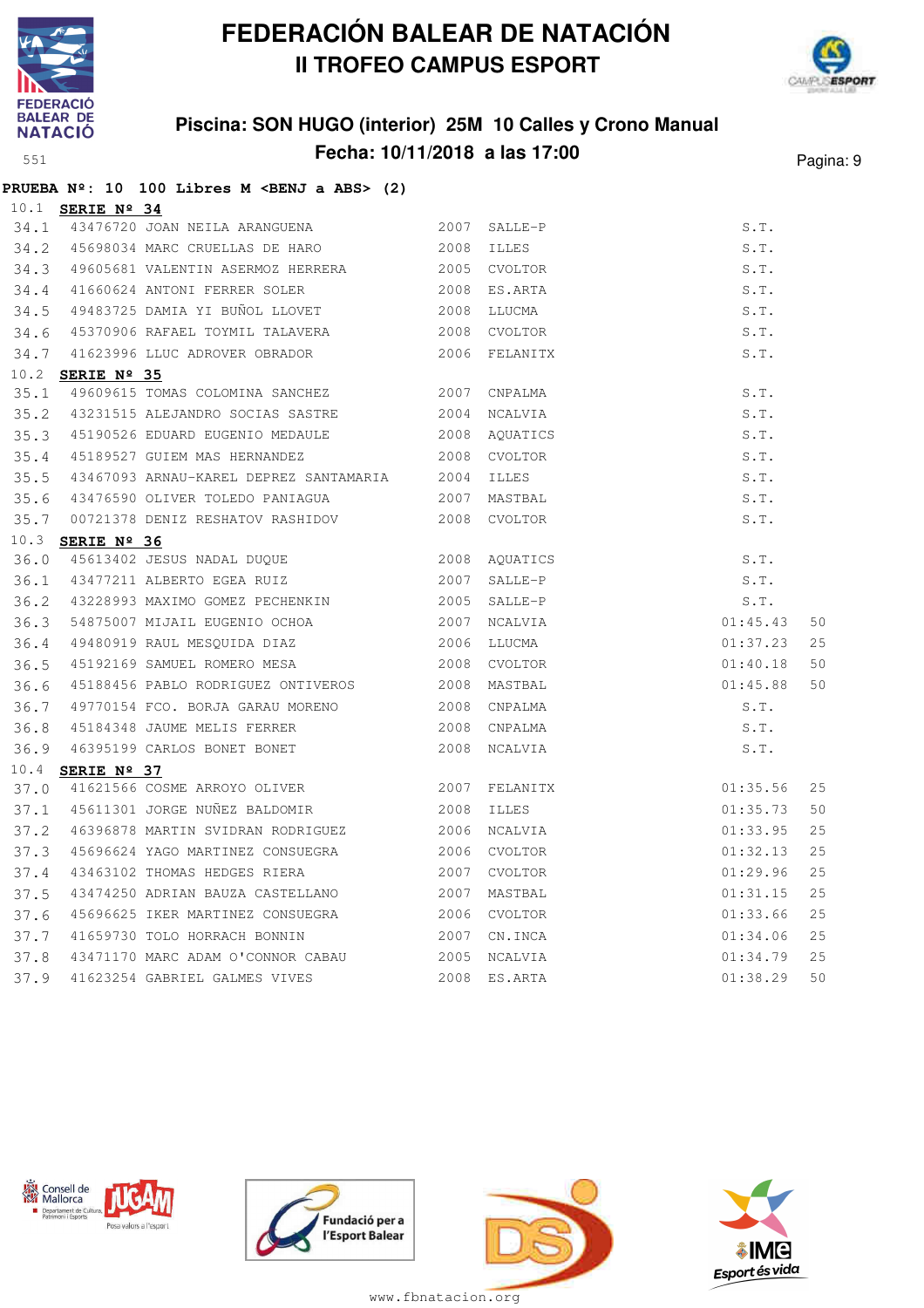



## **Piscina: SON HUGO (interior) 25M 10 Calles y Crono Manual Fecha: 10/11/2018 a las 17:00** Pagina: 10

|                    |  | PRUEBA Nº: 10 100 Libres M <benj a="" abs=""> (2)</benj> |  |  |  |
|--------------------|--|----------------------------------------------------------|--|--|--|
| $10.5$ SERIE Nº 38 |  |                                                          |  |  |  |

| 38.0 |                  | 43463842 ALVARO GARCIA BAZAN                            |      | 2006 CNPALMA                                         |          | 25 |
|------|------------------|---------------------------------------------------------|------|------------------------------------------------------|----------|----|
| 38.1 |                  | 49609493 TOMAS RODRIGUEZ MENDEZ 2008 NCALVIA            |      |                                                      |          | 50 |
| 38.2 |                  | 41707753 PEP MIQUEL BURGUERA VALENS 2008 FELANITX       |      |                                                      |          | 50 |
| 38.3 |                  | 46392125 TOMAS MAJARON CACITTI 2006 NCALVIA             |      | $01:28.21$<br>$01:28.50$<br>$01:27.48$<br>$01:26.68$ |          | 50 |
| 38.4 |                  | 45612991 MARCOS ERRALDE VIVES 2008 CAMPUSES             |      |                                                      | 01:25.46 | 50 |
| 38.5 |                  | 49609031 GABRIEL BARCELO CASTAÑER 2008                  |      | SALLE-P                                              | 01:26.42 | 50 |
| 38.6 |                  | 41623479 ANDREU APARICIO TERRAZAS 2006                  |      | CN.INCA                                              | 01:25.55 | 25 |
| 38.7 |                  | 43479546 IKER SANCHEZ BELTRAN 2007                      |      | MASTBAL                                              | 01:28.43 | 50 |
| 38.8 |                  | 54623911 MARC FERRER AGUILAR 2007 MASTBAL               |      |                                                      | 01:27.57 | 25 |
| 38.9 |                  | 43476877 VICTOR CASTAÑER HERNANDEZ 2006 CNPALMA         |      |                                                      | 01:28.25 | 25 |
|      | 10.6 SERIE Nº 39 |                                                         |      |                                                      |          |    |
| 39.0 |                  | 49928399 IVAN CARDEÑOSA SECHENKOV 2008 CNPALMA          |      |                                                      | 01:24.84 | 50 |
|      |                  | 39.1 49779754 JAIME RAMIS MEDINA 2006 LLUCMA            |      |                                                      | 01:24.05 | 50 |
| 39.2 |                  | 49609494 JOAQUIN RODRIGUEZ MENDEZ 2006 NCALVIA          |      |                                                      | 01:20.45 | 25 |
| 39.3 |                  | 45697069 SERGIO BENNASSAR MARTIN 2007 CNPALMA           |      |                                                      | 01:18.77 | 25 |
| 39.4 |                  | 45192656 GERARD DOMENECH DE LA IGLESIA 2007 CAMPUSES    |      |                                                      | 01:17.87 | 25 |
| 39.5 |                  | 41619398 DANIEL SERVERA GODOY 2006 ES.ARTA              |      |                                                      | 01:17.87 | 25 |
| 39.6 |                  | 41658056 ADRIA CHEVALIER CABANELLAS 2006 CNMURO         |      |                                                      | 01:21.45 | 50 |
| 39.7 |                  | 49608204 RUBEN OLIVARES TORRICO <a>&gt;</a> 2006 LLUCMA |      |                                                      | 01:22.14 | 50 |
| 39.8 |                  | 45610144 JOAN MIQUEL NIETO CALDENTEY 2006 CNPALMA       |      |                                                      | 01:22.64 | 25 |
| 39.9 |                  | 45612184 IVAN FERNANDEZ ROZALEN 2006 CVOLTOR            |      |                                                      | 01:25.37 | 50 |
|      | 10.7 SERIE Nº 40 |                                                         |      |                                                      |          |    |
| 40.0 |                  | 43230160 DAVID GIMENEZ GUTIERREZ 2003 AQUATICS          |      |                                                      | 01:18.62 | 50 |
| 40.1 |                  | 41664334 MARC TOMAS MORCILLO 2006                       |      | CVOLTOR                                              | 01:17.81 | 50 |
| 40.2 |                  | 45697045 MARTIN VILI GRIGOROV 2005                      |      | CNPALMA                                              | 01:14.60 | 25 |
| 40.3 |                  | 10613516 ANDRES SANABRIA LOPEZ 2005 CNMURO              |      |                                                      | 01:14.43 | 25 |
| 40.4 |                  | 45191829 LUCAS PEREIRA RIBES                            |      | 2002 AQUATICS                                        | 01:13.39 | 25 |
| 40.5 |                  | 41620798 CRISTOFOL VIVES MOREY 2004                     |      | CNMURO                                               | 01:15.76 | 50 |
| 40.6 |                  | 43227645 DANIEL LLOMPART BARRERA 2005 SALLE-P           |      |                                                      | 01:16.15 | 50 |
| 40.7 |                  | 45191890 GABRIEL REUS MEDIALDEA<br>$$\tt 2004$$ LLUCMA  |      |                                                      | 01:16.26 | 50 |
| 40.8 |                  | 43208977 LUCAS LEON CORNEJO                             |      | 2003 MASTBAL                                         | 01:16.38 | 25 |
| 40.9 |                  | 45611299 JUAN MANUEL NUÑEZ BALDOMIR 2005 ILLES          |      |                                                      | 01:17.34 | 25 |
|      | 10.8 SERIE Nº 41 |                                                         |      |                                                      |          |    |
|      |                  |                                                         |      |                                                      |          |    |
|      |                  | 41.1 41661511 JOAN MIQUEL SABATER JOFRE 2001 CN.INCA    |      |                                                      | 01:13.24 | 25 |
|      |                  | 41.2 45184835 TONI BERGAS COMAS                         |      | 2005 SALLE-P                                         | 01:11.78 | 25 |
| 41.3 |                  | 43461003 ADRIAN RODRIGUEZ HIDALGO 2003 CVOLTOR          |      |                                                      | 01:08.64 | 25 |
| 41.4 |                  | 49607808 MIOUEL RIBOT MORELL                            | 2005 | NCALVIA                                              | 01:08.23 | 25 |
| 41.5 |                  | 43218723 JORDI MAYOL SERRA                              | 2004 | SALLE-P                                              | 01:08.51 | 25 |
| 41.6 |                  | 45614675 ALVARO MIRO JURADO                             |      | 2004 CVOLTOR                                         | 01:12.36 | 50 |
| 41.7 |                  | 45188997 LLUC ZANIN BARCELO                             | 2007 | NCALVIA                                              | 01:13.09 | 25 |
| 41.8 |                  | 02069170 KEVIN NICOLAS RADU                             |      | 2006 CNPALMA                                         | 01:13.35 | 25 |
| 41.9 |                  | 45693046 CIRO ASCANIO SAIZ                              |      | 2006 NCALVIA                                         | 01:14.96 | 50 |
|      |                  |                                                         |      |                                                      |          |    |







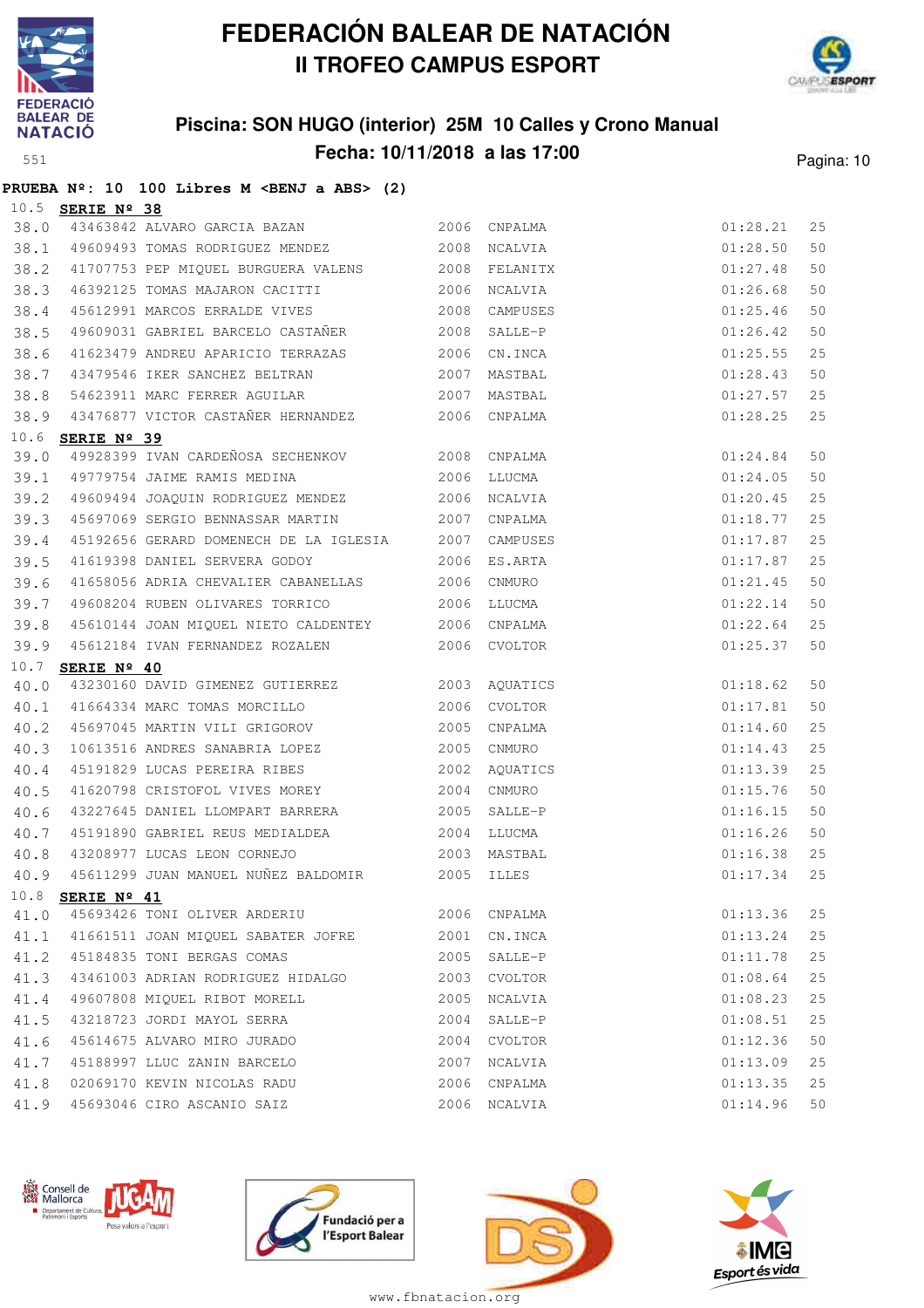

**PRUEBA Nº: 10 100 Libres M <BENJ a ABS> (2)**

# **FEDERACIÓN BALEAR DE NATACIÓN II TROFEO CAMPUS ESPORT**



## **Piscina: SON HUGO (interior) 25M 10 Calles y Crono Manual Fecha: 10/11/2018 a las 17:00** Pagina: 11

|      | 10.9 SERIE Nº 42  |                                                        |              |              |          |        |
|------|-------------------|--------------------------------------------------------|--------------|--------------|----------|--------|
|      |                   | 42.0 43220670 MARC FLORES MASSOT 2005 SALLE-P          |              |              | 01:06.73 | 25     |
|      |                   | 42.1 43233522 ALFONSO REINA MORENO 2005                |              | SALLE-P      | 01:06.30 | 25     |
|      |                   | 42.2 43225567 VICTOR GATTI TASCON 2005                 |              | NCALVIA      | 01:06.21 | 25     |
| 42.3 |                   | 52030257 XAVIER RODRIGUEZ RAMON 2003                   |              | CVOLTOR      | 01:07.70 | 50     |
| 42.4 |                   | 43477418 SERGI QUETGLAS ESCRIBANO 2003 SALLE-P         |              |              | 01:05.89 | 25     |
| 42.5 |                   | 46391659 ESTEVE ADELL HORRACH 2004                     |              | NCALVIA      | 01:07.56 | 50     |
| 42.6 |                   | 45187470 URIEL HARO PEREZ 2005                         |              | CAMPUSES     | 01:07.80 | 50     |
| 42.7 |                   | 43473260 RAUL TUDELA MALLEN 2004                       |              | CVOLTOR      | 01:07.87 | 50     |
| 42.8 |                   | 43215827 CHRISTIAN RIOS RESTREPO                       | 2004 CVOLTOR |              | 01:06.72 | 25     |
|      |                   | 42.9 41618327 JESUS SANSALONI FLORES 2004 ES.ARTA      |              |              | 01:07.44 | 25     |
|      | 10.10 SERIE Nº 43 |                                                        |              |              |          |        |
| 43.0 |                   | 45187556 ARNAU ALCOVER BARBOSA 2004                    |              | SALLE-P      | 01:04.97 | 25     |
|      |                   | 43.1 06410547 ROBIN DAVID AILAN 2003 CNPALMA           |              |              | 01:04.85 | 25     |
|      |                   | 43.2 43460901 JAVIER HOLGADO BARAHONA 2005 CNPALMA     |              |              | 01:06.13 | 50     |
| 43.3 |                   | 43473869 JAVIER LOPEZ GUILLEN 2006                     |              | CN.INCA      | 01:05.18 | 50     |
| 43.4 |                   | 46390428 ALEX FERNANDEZ GOMEZ 2003                     |              | CN.INCA      | 01:04.86 | 50     |
| 43.5 |                   | 09303721 ROBERT NAPIER                                 | 2003         | LLUCMA       | 01:04.92 | 50     |
| 43.6 |                   | 45370659 ALEJANDRO GOMEZ MILLAN 2005 CAMPUSES          |              |              | 01:03.65 | 25     |
| 43.7 |                   | 43463950 ALEJANDRO ARIAS GOMILA 2004                   |              | LLUCMA       | 01:06.34 | 50     |
| 43.8 |                   | 49605011 ANTONI CIFRE FERRAGUT 60000 2002 LLUCMA       |              |              | 01:06.57 | 50     |
|      |                   | 43.9 41622632 JORGE GONZALEZ CABALLERO 2004 ES.ARTA    |              |              | 01:05.85 | 25     |
|      | 10.11 SERIE Nº 44 |                                                        |              |              |          |        |
|      |                   | 44.0 43480370 JAUME RIBAS MONSERRAT 2001 LLUCMA        |              |              | 01:02.61 | 25     |
|      |                   | 44.1 41583512 MATIAS VICENS MATAMALAS 1994             |              | FELANITX     | 01:02.28 | 25     |
|      |                   | 44.2 49606072 JOSEP PASCUAL MUT 2005                   |              | CNPALMA      | 01:01.80 | 25     |
| 44.3 |                   | 45614380 PAU RUBIO BUJOSA 2000                         |              | CNPALMA      | 01:02.98 | 50     |
| 44.4 |                   | 43480329 MIQUEL TORRES GINER 2004                      |              | SALLE-P      | 01:01.20 | 25     |
| 44.5 |                   | 43475536 GUILLEM SALVA GUAL 2003                       |              | CVOLTOR      | 01:01.24 | 25     |
| 44.6 |                   | 03764732 IVAN TEVZADZE 2003                            |              | FELANITX     | 01:03.13 | 50     |
|      |                   | 44.7 43232272 JORGE SABATER ESPINOSA                   |              | 2006 SALLE-P | 01:02.22 | 25     |
|      |                   | 44.8 43461489 TONI FRAU SIQUIER 2002 CVOLTOR           |              |              | 01:04.18 | 50     |
| 44.9 |                   | 45192703 PAU CANYELLES FERRAGUT 2003                   |              | CVOLTOR      | 01:04.58 | 50     |
|      |                   | 10.12 SERIE Nº 45                                      |              |              |          |        |
|      |                   | 45.0 46391666 EDUARD CERDA CALVO 2002 CN.INCA          |              |              | 01:02.07 | 50     |
|      |                   | 45.1 43471141 BARTOMEU VERDERA VAZQUEZ 2004 CAMPUSES   |              |              | 01:00.11 | 25     |
|      |                   | 45.2 43482964 ALVARO GONZALEZ JUAN 2002 CVOLTOR        |              |              | 00:59.88 | $2\,5$ |
|      |                   | 45.3 45611418 GUILLEM ESTARELLAS DE HARO 2004 CAMPUSES |              |              | 00:59.55 | 25     |
| 45.4 |                   | 45608935 PEP FORTEZA FORTEZA                           |              | 2002 CNPALMA | 01:00.04 | 50     |
| 45.5 |                   | 46392451 MARC FALCO GUILLEM                            |              | 2003 SALLE-P | 01:00.05 | 50     |
|      |                   | 45.6 41573980 ALEJANDRO SEGRERA RIVERA 2002 FELANITX   |              |              | 00:59.73 | 25     |
|      |                   | 45.7 43224319 ANTONIO HIDALGO GINART 2002 CVOLTOR      |              |              | 00:59.94 | 25     |
|      |                   | 45.8 09897080 ALEX EMERY SACH                          |              | 2005 SALLE-P | 01:01.74 | 50     |
|      |                   | 45.9 43170898 JOSEP ANTONI MASCARO CASTRO 1989 CN.INCA |              |              | 01:00.86 | 25     |







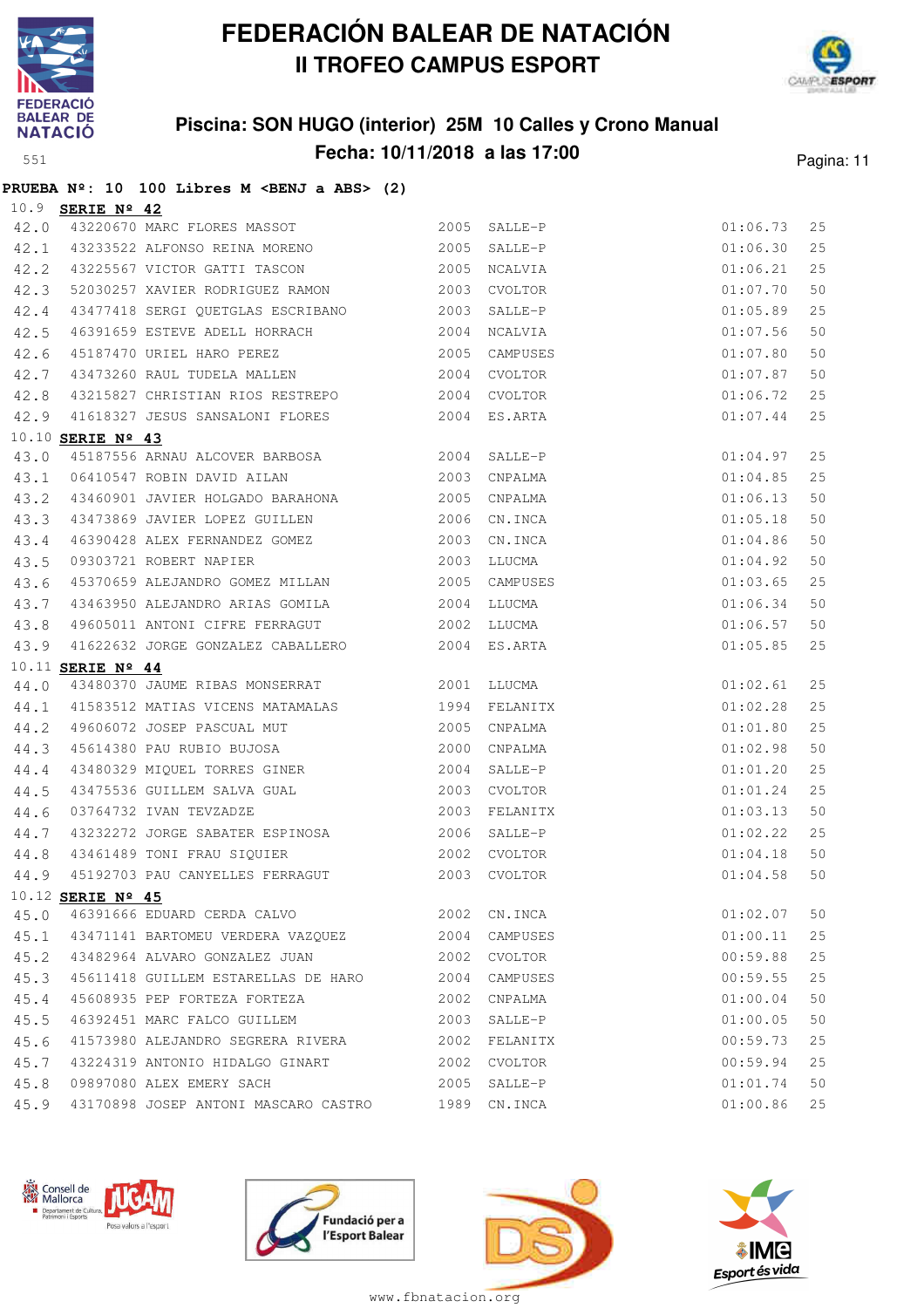



## **Piscina: SON HUGO (interior) 25M 10 Calles y Crono Manual Fecha: 10/11/2018 a las 17:00** Pagina: 12

|      |                         | PRUEBA Nº: 10 100 Libres M <benj a="" abs=""> (2)</benj>                                                                       |      |                                                                              |          |    |
|------|-------------------------|--------------------------------------------------------------------------------------------------------------------------------|------|------------------------------------------------------------------------------|----------|----|
|      | 10.13 SERIE Nº 46       |                                                                                                                                |      |                                                                              |          |    |
| 46.0 |                         | 45185608 JOAN VICENS BUJOSA                                                                                                    |      | 2003 CNPALMA                                                                 | 00:59.80 | 50 |
|      |                         | 46.1 43472637 PAU MARTORELL CARDONA 2001 CNPALMA                                                                               |      |                                                                              | 00:57.21 | 25 |
|      |                         | 46.2 43459955 PABLO NAVAS ACEITUNO 2002 CVOLTOR                                                                                |      |                                                                              | 00:57.77 | 50 |
| 46.3 |                         | 41524104 ANTONIO ARROM CAMACHO<br>43169796 JUAN LUIS RODRIGUEZ PULIDO 1989 CAMPUSES 00:55.86<br>41524104 ANTONIO ARROM CAMACHO |      |                                                                              |          | 25 |
| 46.4 |                         |                                                                                                                                |      |                                                                              |          | 25 |
| 46.5 |                         | 43217054 NACHO MAYOL SOTO 2001 SALLE-P                                                                                         |      |                                                                              | 00:55.52 | 50 |
| 46.6 |                         | 45370094 MARC LLINAS FRAU 2001 CNPALMA                                                                                         |      |                                                                              | 00:57.40 | 50 |
| 46.7 |                         | 43479063 DANIEL CERDA HOLMAGER 2000 CN.INCA                                                                                    |      |                                                                              | 00:58.24 | 50 |
| 46.8 |                         | 43214090 JOAN SASTRE RODRIGUEZ 2004 CVOLTOR 2004 CONTENTS 00:59.05                                                             |      |                                                                              |          | 50 |
|      |                         | 46.9 43459616 XAVIER CORDOBA MARTINEZ 1999 CVOLTOR                                                                             |      |                                                                              | 01:00.00 | 50 |
|      |                         | PRUEBA $N^{\circ}$ : 11 100 Libres F <benj a="" abs=""> (26)</benj>                                                            |      |                                                                              |          |    |
|      | 11.1 <b>SERIE Nº 47</b> |                                                                                                                                |      |                                                                              |          |    |
|      |                         | 47.0 49771820 CARMEN ESTARELLAS MALBERTI 2008 SALLE-P<br>47.1 49770483 SILVIA PEREZ CAMACHO 2008 SALLE-P                       |      |                                                                              | S.T.     |    |
|      |                         |                                                                                                                                |      |                                                                              | S.T.     |    |
| 47.2 |                         | 49484379 LLUCIA AVELLA FONTCUBERTA 2009 ILLES                                                                                  |      |                                                                              |          |    |
| 47.3 |                         | 46392198 MARIA FRANCESCA SUÑER AMENGUAL 2009 ILLES                                                                             |      |                                                                              |          |    |
| 47.4 |                         | 49605987 MELANIA ROMERO PONCE                                                                                                  |      | 2009 NCALVIA                                                                 |          |    |
| 47.5 |                         | 08424482 SIENNA STEINFELDT 2009 CAMPUSES                                                                                       |      |                                                                              |          |    |
| 47.6 |                         | 46392122 SANDRA CASTELL CORTES 2007 MASTBAL                                                                                    |      |                                                                              |          |    |
| 47.7 |                         | 49608206 PAULA OLIVARES TORRICO                                                                                                |      | 2009 LLUCMA                                                                  |          |    |
| 47.8 |                         | 41622915 MARTA BORDOY CRUCERA 2006                                                                                             |      | ES.ARTA                                                                      |          |    |
| 47.9 |                         |                                                                                                                                |      | S.T.<br>S.T.<br>S.T.<br>S.T.<br>S.T.<br>S.T.<br>S.T.<br>S.T.<br>S.T.<br>S.T. |          |    |
|      | 11.2 SERIE Nº 48        |                                                                                                                                |      |                                                                              |          |    |
| 48.0 |                         | 01114907 PEYTON BELLA BRANNAN JOHNSON 2009 NCALVIA                                                                             |      |                                                                              | S.T.     |    |
| 48.1 |                         | 41659671 NEUS ADROVER OBRADOR                                                                                                  |      | 2008 FELANITX                                                                | S.T.     |    |
| 48.2 |                         | 52032943 CARME PERICAS FONT 2009 CAMPUSES                                                                                      |      |                                                                              | S.T.     |    |
| 48.3 |                         | 45614939 MARIA ANTONIA FEMENIA CRESPI 2008 SALLE-P                                                                             |      |                                                                              | S.T.     |    |
| 48.4 |                         | 49483716 NEUS MARTIN GINARD 2009 CVOLTOR                                                                                       |      |                                                                              | S.T.     |    |
| 48.5 |                         | 41662062 MARTA LOPEZ GARRIDO                                                                                                   |      | 2008 SALLE-P                                                                 | S.T.     |    |
|      |                         | 48.6 43464708 AINA SEGUI TOMAS 2004 LLUCMA                                                                                     |      |                                                                              | S.T.     |    |
| 48.7 |                         | 41657151 GEMMA GUINOVART CALDENTEY 2009 ES.ARTA                                                                                |      |                                                                              | S.T.     |    |
|      |                         | 48.8 41691791 CRISTINA MIQUEL FULLANA 2009 ES.ARTA S.T.                                                                        |      |                                                                              |          |    |
| 48.9 |                         | 46389592 AROA HIDALGO CASTILLO                                                                                                 |      | 2005 LLUCMA                                                                  | S.T.     |    |
|      | 11.3 SERIE Nº 49        |                                                                                                                                |      |                                                                              |          |    |
| 49.0 |                         | 46391736 CLARA POMAR TAMARIT                                                                                                   |      | 2009 CNMURO                                                                  | S.T.     |    |
| 49.1 |                         | 45693422 PALOMA LINARES CORNEJO                                                                                                |      | 2009 MASTBAL                                                                 | 01:54.34 | 50 |
| 49.2 |                         | 03794472 SOPHIA TAYLOR BROWN                                                                                                   |      | 2009 NCALVIA                                                                 | 01:46.68 | 50 |
| 49.3 |                         | 52033227 Mª ANGELES BALAGUER PUJOL                                                                                             |      | 2009 CNPALMA                                                                 | 01:38.07 | 50 |
| 49.4 |                         | 45611761 AINA GARAU VILLALBA                                                                                                   |      | 2006 LLUCMA                                                                  | 01:35.67 | 25 |
| 49.5 |                         | 49926638 ANA MARIA RODRIGUEZ HIDALGO                                                                                           |      | 2008 CVOLTOR                                                                 | 01:36.67 | 25 |
| 49.6 |                         | 45372103 AMELIE MONIER PIÑOL                                                                                                   |      | 2009 CNPALMA                                                                 | 01:38.99 | 50 |
| 49.7 |                         | 46390955 MARTINA SERRA MARTINEZ                                                                                                |      | 2009 SALLE-P                                                                 | 01:52.94 | 50 |
| 49.8 |                         | 49770484 MARIOLA PEREZ CAMACHO                                                                                                 | 2008 | SALLE-P                                                                      | S.T.     |    |
| 49.9 |                         | 45695014 SOFIA MESQUIDA PIOTROW                                                                                                |      | 2009 ILLES                                                                   | S.T.     |    |







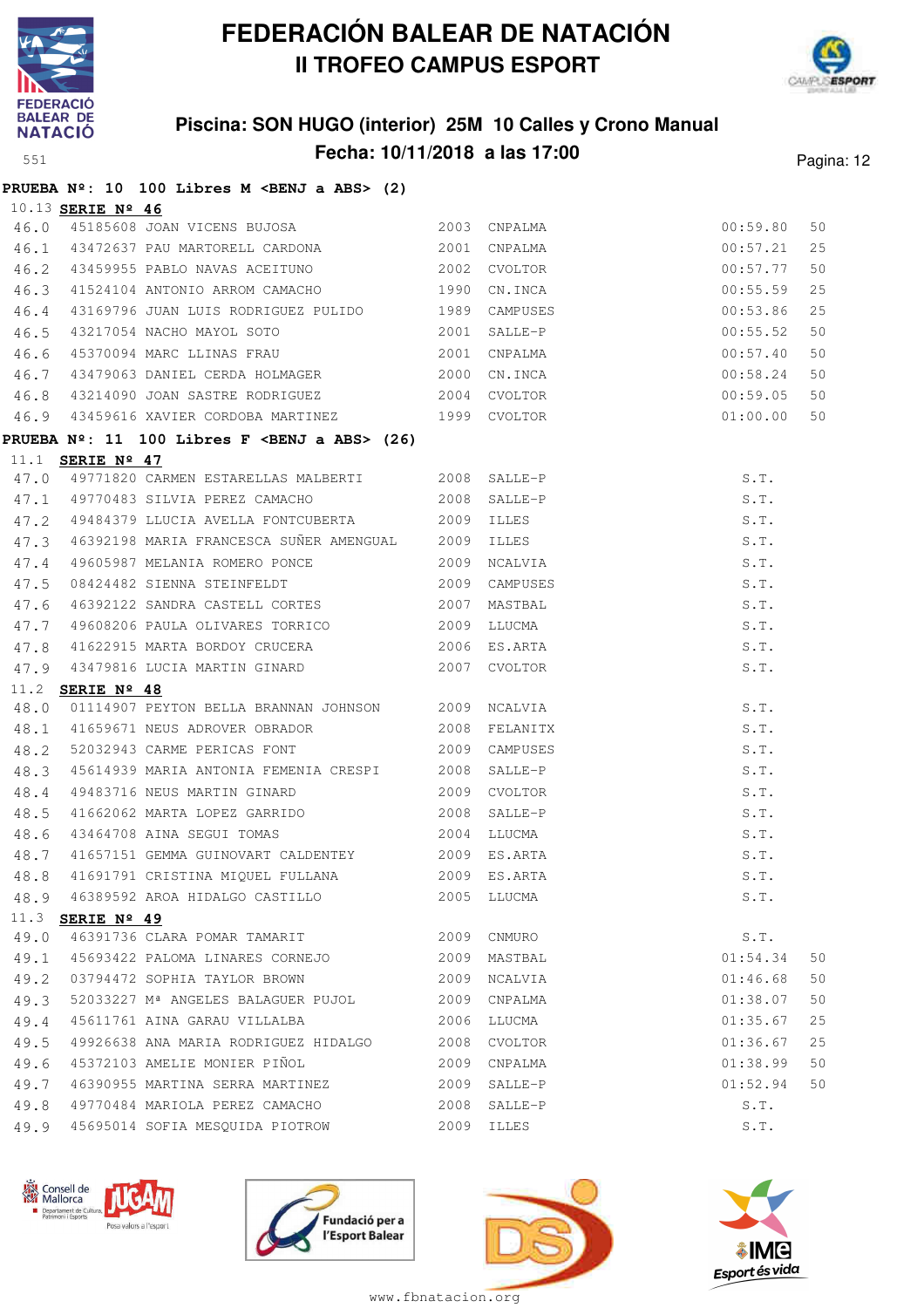

**PRUEBA Nº: 11 100 Libres F <BENJ a ABS> (26)**

## **FEDERACIÓN BALEAR DE NATACIÓN II TROFEO CAMPUS ESPORT**



## **Piscina: SON HUGO (interior) 25M 10 Calles y Crono Manual Fecha: 10/11/2018 a las 17:00** Pagina: 13

| 11.4 | SERIE Nº 50             |                                                                                 |      |               |          |    |
|------|-------------------------|---------------------------------------------------------------------------------|------|---------------|----------|----|
| 50.0 |                         |                                                                                 |      |               | 01:32.14 | 25 |
|      |                         | 50.1 41623005 MARINA MESTRE VILLAN 2007<br>50.2 45187771 LAURA RAMOS MAYOL 2007 |      | 2007 ES.ARTA  | 01:30.47 | 25 |
|      |                         |                                                                                 |      | CAMPUSES      | 01:29.40 | 25 |
| 50.3 |                         | 49866753 ERIKA VERA CAPELLA 2008                                                |      | NCALVIA       | 01:27.46 | 25 |
| 50.4 |                         | 45608970 SOFIA MARTIN EXTREMERA 2005 MASTBAL                                    |      |               | 01:26.83 | 50 |
| 50.5 |                         | 41664764 NEUS QUETGLAS CARBONELL 2006 NCALVIA                                   |      |               | 01:25.90 | 25 |
| 50.6 |                         | 45698571 MARINA DAVIU BALLESTER 2005                                            |      | LLUCMA        | 01:27.96 | 25 |
| 50.7 |                         | 46394334 LAURA VILAFRANCA MOYA 2009                                             |      | NCALVIA       | 01:30.91 | 50 |
| 50.8 |                         | 2007<br>43480602 CLAUDIA ARIAS GOMILA                                           |      | LLUCMA        | 01:32.34 | 50 |
| 50.9 |                         | 41714054 CARMEN TABOADA NOGUEIRA 2008 MASTBAL                                   |      |               | 01:34.57 | 25 |
|      | 11.5 <b>SERIE Nº 51</b> |                                                                                 |      |               |          |    |
| 51.0 |                         | 41709410 MARTA JULIA MARTORELL 2007 FELANITX                                    |      |               | 01:25.04 | 25 |
|      |                         | 51.1 49928381 LUCIA SANTHA FERENCZI 2009                                        |      | SALLE-P       | 01:24.40 | 50 |
|      |                         | 51.2 46394333 LUCIA VILAFRANCA MOYA                                             |      | 2007 NCALVIA  | 01:22.96 | 25 |
| 51.3 |                         | 45698659 LIDIA ORTEGA GARCIA                                                    |      | 2008 MASTBAL  | 01:22.59 | 50 |
| 51.4 |                         | 43481556 AINA TOMAS TOMAS 2008                                                  |      | CAMPUSES      | 01:21.49 | 50 |
| 51.5 |                         | 49771064 COLOMA MORAGUES CARDELL 2006                                           |      | LLUCMA        | 01:21.08 | 25 |
| 51.6 |                         | 2008 NCALVIA<br>04346877 ELLA VERMEER                                           |      |               | 01:22.97 | 50 |
| 51.7 |                         | 41664006 MARIA BELEN GARCÍA VIVES 2007                                          |      | SALLE-P       | 01:24.38 | 50 |
|      |                         |                                                                                 |      |               |          | 50 |
| 51.8 |                         | 45691319 BEATRIZ GIJON CASTRO 2009                                              |      | SALLE-P       | 01:25.17 |    |
| 51.9 |                         | 45184949 CLAUDIA FRANCO ROSSELLO 2008 CNPALMA                                   |      |               | 01:25.65 | 25 |
|      | 11.6 <b>SERIE Nº 52</b> |                                                                                 |      |               |          |    |
| 52.0 |                         | 45697326 AINA GONZALEZ CAPLLONCH 2007 SALLE-P                                   |      |               | 01:20.08 | 25 |
|      |                         | 52.1 46393213 MARTA ROSSELLO GARCIA 2007                                        |      | CNPALMA       | 01:19.99 | 25 |
| 52.2 |                         | 46388440 AUBA RIBAS FERRIOL 2007                                                |      | SALLE-P       | 01:20.80 | 50 |
| 52.3 |                         | 49481006 LUCIA MOYA JIMENEZ 2007                                                |      | NCALVIA       | 01:19.10 | 25 |
| 52.4 |                         | 45185811 MARTA MARIA SALES LLINAS                                               | 2005 | CVOLTOR       | 01:18.60 | 25 |
| 52.5 |                         | 08768907 ESTER DANAIL ANDREEVA BGRTODOROVA 2006                                 |      | CVOLTOR       | 01:20.04 | 50 |
| 52.6 |                         | 51870931 LOLA WOOD                                                              | 2007 | NCALVIA       | 01:19.53 | 25 |
| 52.7 |                         | 41622239 MARINA DIAZ PERELLO 2007 FELANITX                                      |      |               | 01:19.84 | 25 |
| 52.8 |                         | 43233207 MARINA BIBILONI COLL                                                   |      | 2002 AQUATICS | 01:20.02 | 25 |
| 52.9 |                         | 45614991 ELISABETH ABAD NUÑEZ 2008 CNPALMA                                      |      |               | 01:21.21 | 50 |
|      |                         | 11.7 SERIE Nº 53                                                                |      |               |          |    |
|      |                         | 53.0 43477809 ADRIANA GATTI TASCON                                              |      | 2007 NCALVIA  | 01:17.87 | 25 |
|      |                         | 53.1 45370176 PAULA FRAU BOSCH                                                  |      | 2005 NCALVIA  | 01:16.16 | 25 |
|      |                         | 53.2 41659496 PAULA CALDENTEY FERRER 2005 ES.ARTA                               |      |               | 01:15.90 | 25 |
| 53.3 |                         | 08827327 ANNA GENOVA RADEVA 2007 CNPALMA                                        |      |               | 01:13.83 | 25 |
| 53.4 |                         | 41659557 MARGALIDA CERDA MANRESA 2007 FELANITX                                  |      |               | 01:13.68 | 25 |
| 53.5 |                         | 46391932 URSULA SALAS BASCUÑANA (2006 SALLE-P                                   |      |               | 01:14.78 | 50 |
| 53.6 |                         | 43223463 CANDELA SOLIS MOLINA 2005 ILLES                                        |      |               | 01:14.84 | 25 |
| 53.7 |                         | 49925383 MARTA SANDIN POLO<br>2007 SALLE-P                                      |      |               | 01:16.13 | 25 |
|      |                         | 53.8 45193826 Mª VICTORIA CAÑADILLAS SMOLOVA 2008 CNPALMA                       |      |               | 01:16.56 | 25 |







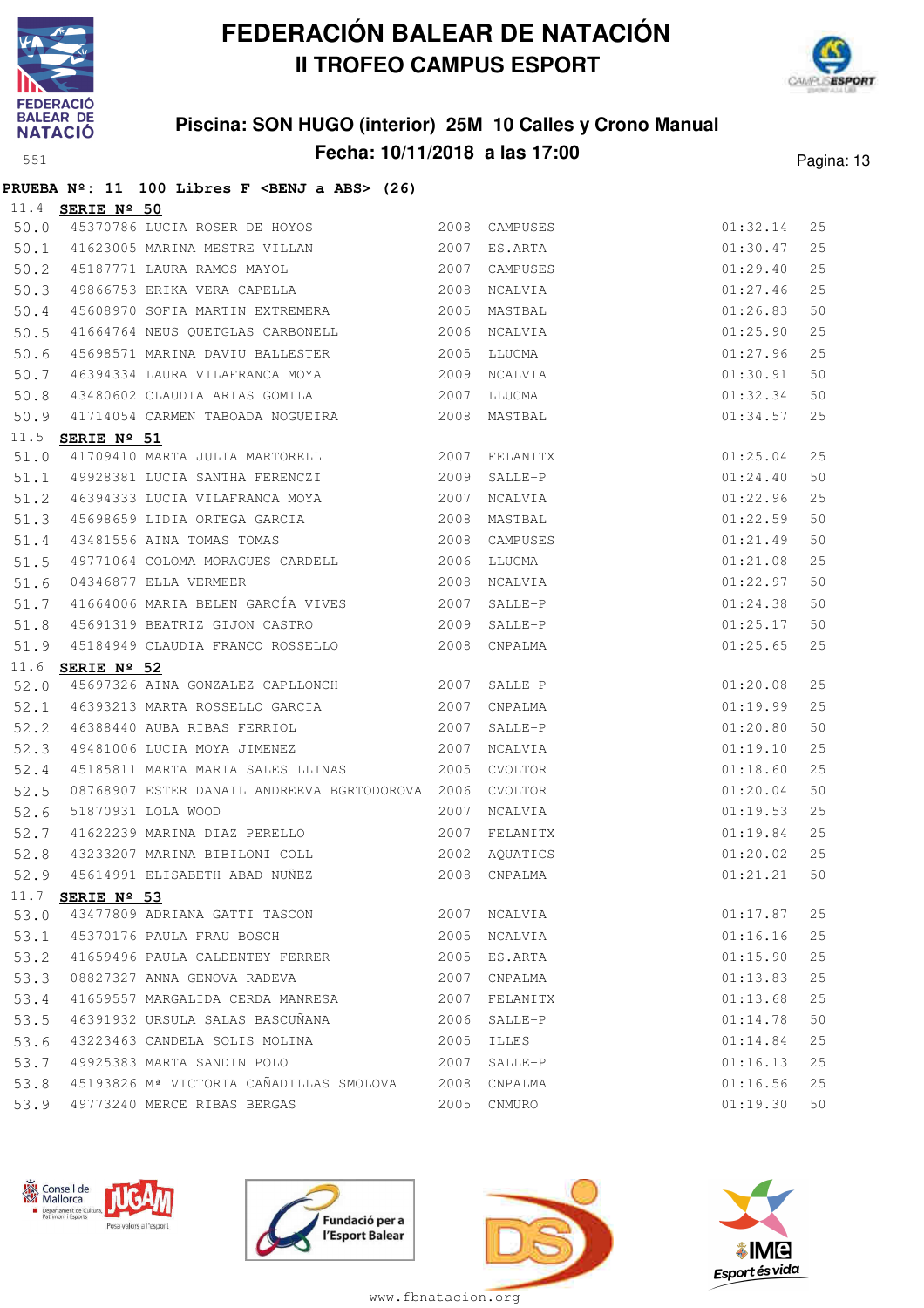



## **Piscina: SON HUGO (interior) 25M 10 Calles y Crono Manual Fecha: 10/11/2018 a las 17:00** Pagina: 14

|                    |  | PRUEBA Nº: 11 100 Libres F <benj a="" abs=""> (26)</benj> |  |  |  |
|--------------------|--|-----------------------------------------------------------|--|--|--|
| $11.8$ SERIE Nº 54 |  |                                                           |  |  |  |

| 54.0 |                         |                                                                                                                  |             |                                                      |                                                        | 50 |
|------|-------------------------|------------------------------------------------------------------------------------------------------------------|-------------|------------------------------------------------------|--------------------------------------------------------|----|
| 54.1 |                         |                                                                                                                  |             |                                                      |                                                        | 50 |
| 54.2 |                         | 43474334 PAULA NADAL CANET 2004 NCALVIA                                                                          |             |                                                      |                                                        | 50 |
| 54.3 |                         | 43217884 ALISON ANDREA PACHACAMA ROJAS 2004 CVOLTOR                                                              |             | $01:14.32$<br>$01:12.40$<br>$01:11.12$<br>$01:10.86$ |                                                        | 50 |
| 54.4 |                         | 46390475 MARIA BARCELO SERRA                                                                                     | 2004 LLUCMA |                                                      |                                                        | 50 |
| 54.5 |                         | 46388014 AINA THOMAS TABERNER<br>2006 CNPALMA                                                                    |             | $01:10.49$<br>$01:09.67$                             |                                                        | 25 |
| 54.6 |                         | 43467319 MAR VELASCO ROCHON 2007 CAMPUSES                                                                        |             | 01:09.88                                             |                                                        | 25 |
| 54.7 |                         | 45614949 JULIA MOREY REBASSA 2006                                                                                |             | SALLE-P                                              | 01:11.15                                               | 25 |
| 54.8 |                         | 43460170 ANA LOPEZ DE SUSO SANCHEZ 2004 CVOLTOR                                                                  |             |                                                      | 01:13.35                                               | 50 |
| 54.9 |                         | 78222207 EMMA FUSTER COLL 2002 CN.INCA                                                                           |             |                                                      | 01:13.46                                               | 25 |
|      | 11.9 <b>SERIE Nº 55</b> |                                                                                                                  |             |                                                      |                                                        |    |
| 55.0 |                         | 43223998 JARA PUERTAS PUYOL 2003                                                                                 |             | SALLE-P                                              | 01:09.93                                               | 50 |
|      |                         | 55.1 45614381 MARTA RUBIO BUJOSA 2005 CNPALMA                                                                    |             |                                                      | 01:07.90                                               | 25 |
|      |                         | 55.2 43228240 M <sup>ª</sup> DEL CARMEN ARTOLA ABRINES 2002 SALLE-P                                              |             |                                                      | $01$ :07.03                                            | 25 |
| 55.3 |                         | 45692981 ELBA RODRIGUEZ GARCIA 2005 NCALVIA                                                                      |             |                                                      | 01:07.61                                               | 50 |
| 55.4 |                         | 49925382 ALEXANDRA SANDIN POLO 2004                                                                              |             | SALLE-P                                              | 01:07.49                                               | 50 |
| 55.5 |                         | 43477699 NEREA GONZALEZ ALARCON 2002                                                                             |             | CNPALMA                                              | 01:07.58                                               | 50 |
| 55.6 |                         | 46393032 CAROLINA HEREDIA BLANCO 2005                                                                            |             | SALLE-P                                              | 01:06.85                                               | 25 |
| 55.7 |                         | 41662125 AINA MARIANO SALOM 2003 CVOLTOR                                                                         |             | 01:07.87                                             |                                                        | 25 |
| 55.8 |                         | 09137071 EMMA LYDIA NAPIER 2004 LLUCMA                                                                           |             | $01:09.45$<br>$01:09.46$                             |                                                        | 50 |
|      |                         | 55.9 41587333 MAGDALENA MUELAS RIGO 2004 FELANITX                                                                |             |                                                      |                                                        | 25 |
|      | 11.10 SERIE Nº 56       |                                                                                                                  |             |                                                      |                                                        |    |
|      |                         | 56.0 41587075 ATALIA PRAT PEREZ 2002 ES.ARTA                                                                     |             | $01:06.28$<br>$01:05.98$                             |                                                        | 25 |
|      |                         | 56.1 41664031 SOFIA BARRIOS GIORNO 2005 CNPALMA                                                                  |             |                                                      |                                                        | 25 |
| 56.2 |                         |                                                                                                                  |             |                                                      | 01:05.85                                               | 25 |
| 56.3 |                         | 19400994 FIANIA NEO SERVICE NO.<br>04346837 JOSHA VERMEER 2006 NCALVIA<br>43227870 AINA TORO GARCIA 2002 NCALVIA |             |                                                      | 01:06.15                                               | 50 |
| 56.4 |                         |                                                                                                                  |             |                                                      | 01:05.79                                               | 50 |
| 56.5 |                         | 45188148 SOFIA ROMERO AVILES 2002 CNPALMA                                                                        |             |                                                      | 01:05.98                                               | 50 |
| 56.6 |                         |                                                                                                                  |             | 01:05.83                                             |                                                        | 25 |
|      |                         | 56.7 43459619 JUDITH CORDOBA MARTINEZ 2002 CVOLTOR                                                               |             |                                                      | 01:06.87                                               | 50 |
| 56.8 |                         | 43475079 SARAH HOLGADO BARAHONA 2007 CNPALMA                                                                     |             |                                                      | 01:06.26                                               | 25 |
|      |                         | 56.9 43218056 ELISABET Mª JAUME BELTRAN 2003 MASTBAL                                                             |             |                                                      | $01\textcolor{black}{:\,}07\,\textcolor{black}{.\,}47$ | 50 |
|      | 11.11 SERIE Nº 57       |                                                                                                                  |             |                                                      |                                                        |    |
|      |                         | 11.11 <u>SEKIE N<sup>2</sup> SI</u><br>57.0 78222803 MARIA ANTONIA MATEU PONS 2001 CNPALMA 600 11.05.39 50       |             |                                                      |                                                        |    |
|      |                         | 57.1 43216891 LAURA SASTRE COLOM                                                                                 |             | 1997 CN.INCA                                         | 01:04.04                                               | 25 |
|      |                         | 57.2 43470581 NEUS REY GARCIA                                                                                    |             | 2002 NCALVIA                                         | 01:03.61                                               | 25 |
|      |                         | 57.3 43229623 SARA GIRALDO PEDROTE 2005 CAMPUSES                                                                 |             |                                                      | 01:03.37                                               | 25 |
| 57.4 |                         | 43216860 MARIA CHAVES TEJERO 2000                                                                                |             | CVOLTOR                                              | 01:03.12                                               | 25 |
| 57.5 |                         | 41664004 AINA GARCIA VIVES                                                                                       | 2003        | SALLE-P                                              | 01:04.35                                               | 50 |
| 57.6 |                         | 43467318 GABRIELA VELASCO ROCHON 2005 CAMPUSES                                                                   |             |                                                      | 01:04.38                                               | 50 |
| 57.7 |                         | 41662194 LUCIA ROCA RODADO<br>2003 CVOLTOR                                                                       |             |                                                      | 01:03.78                                               | 25 |
|      |                         | 57.8 45187152 AITANA ROMAN ANDUJAR                                                                               |             | 2002 CNPALMA                                         | 01:05.27                                               | 50 |
|      |                         | 57.9 49868937 CARLA LLABRES PEDRET                                                                               |             |                                                      |                                                        |    |